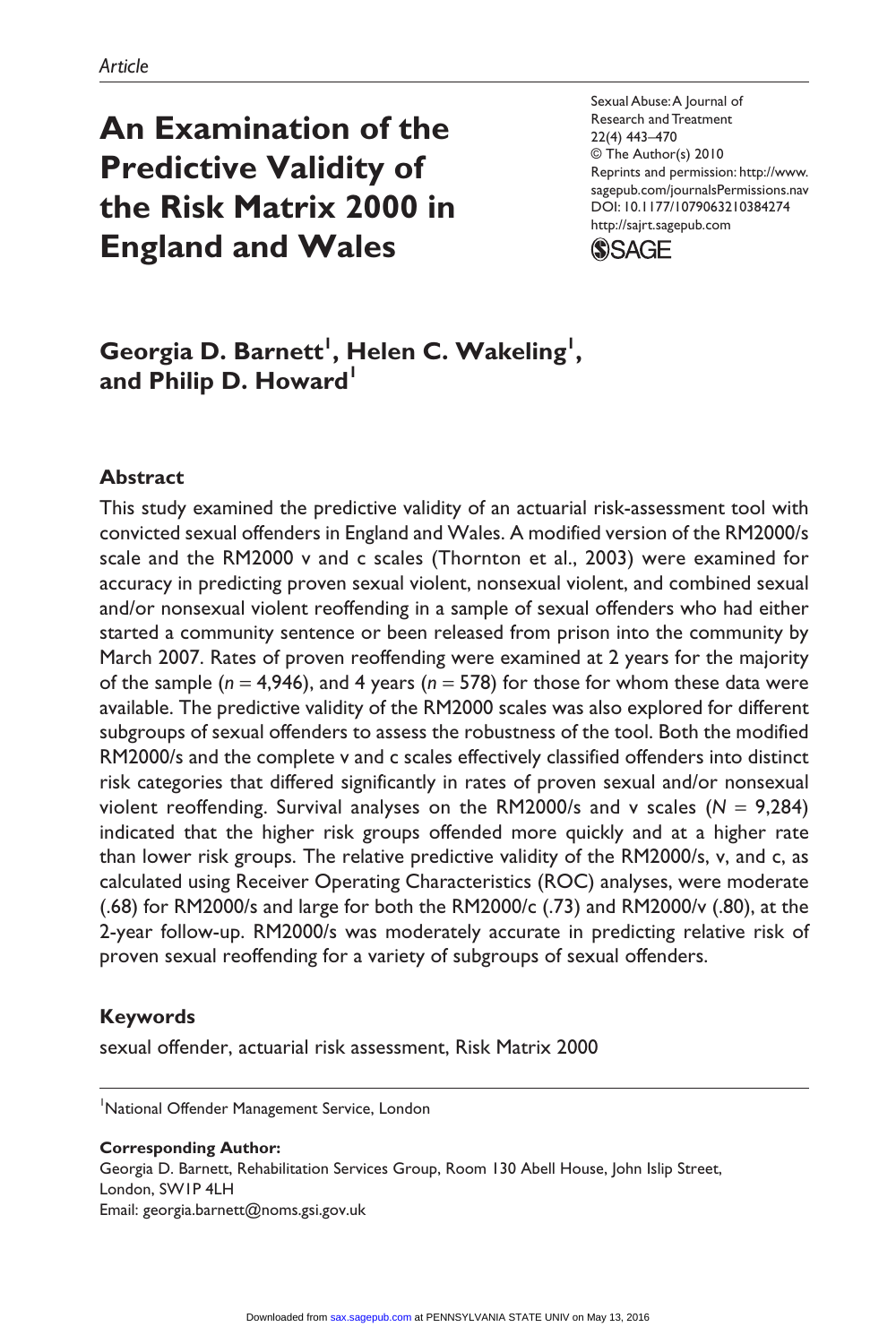## **Introduction**

The past 20 years has seen a surge of research interest in the development of methods to accurately assess risk of reoffending. A number of actuarial risk-assessment tools have emerged, which code factors that research has reliably linked to risk of reoffending to produce a score that indicates the probability of reconviction for a certain type of offence over a specified period of time (Beech, Fisher, & Thornton, 2003). Actuarial assessments of risk tend to be based on static, historical factors, and are, therefore, generally easier to use than structured assessments of risk based on clinical judgments. A number of studies have reported that actuarial assessments can both be reliable and have good predictive accuracy (e.g., Bonta, Law, & Hanson, 1996; Hanson & Morton-Bourgon, 2009; Hanson, Morton, & Harris, 2003; McNeil, Sandberg, & Binder, 1998). The most recent meta-analytic study of the accuracy of recidivism risk assessments for sexual offenders found that actuarial assessments outperformed unstructured clinical judgment and fared as well or better than structured clinical judgment (Hanson & Morton-Bourgon, 2009). For these reasons, the use of actuarial risk-assessment tools has become common practice among professionals in criminal justice systems who deal with serious offenders, such as those who have committed crimes of a sexual nature. Such assessments represent a cost-effective way of allocating limited resources to those offenders at higher risk of reoffending.

However, this form of risk assessment has its limitations; it fails to consider individually relevant risk factors and cannot be used to individualize treatment or riskmanagement plans. Although there remains some debate about the use of actuarial tools in individualized risk assessment (e.g., Cooke & Michie, 2009), there is overwhelming support for use of these as part of a wider risk assessment (e.g., Hanson & Morton-Bourgon, 2009; Harris, Rice, & Quinsey, 2008; Mossman & Sellke, 2007). As a result, a combination of actuarial and empirically guided clinical judgment assessments is commonly used to assess sexual offenders (e.g., Beech et al., 2003). This practice aims to provide a more comprehensive assessment of risk that incorporates both static and dynamic risk factors. The most widely used actuarial risk-assessment tool for sexual offenders in the English and Welsh Prison and Probation Services is the Risk Matrix 2000 (Thornton et al., 2003). This tool is used to make decisions about treatment pathways for sexual offenders as well as informing decisions about parole and the management of offenders serving sentences in the community.

The Risk Matrix 2000 (RM2000) is an empirically derived actuarial risk-assessment tool that uses historical information about offenders to divide them into categories that should differ substantially in their rates of reconviction for sexual or other violent offences. It was developed for use in the United Kingdom with males aged 18 and above who have been convicted of a sexual offence (at least one of which must have been committed after the age of 16). The RM2000 has three scales: the RM2000/s is a prediction scale for proven sexual offending, the RM2000/v is a prediction scale for proven nonsexual violent offending, and the RM2000/c is a combination of the first two scales and predicts proven sexual or nonsexual violent offending. The RM2000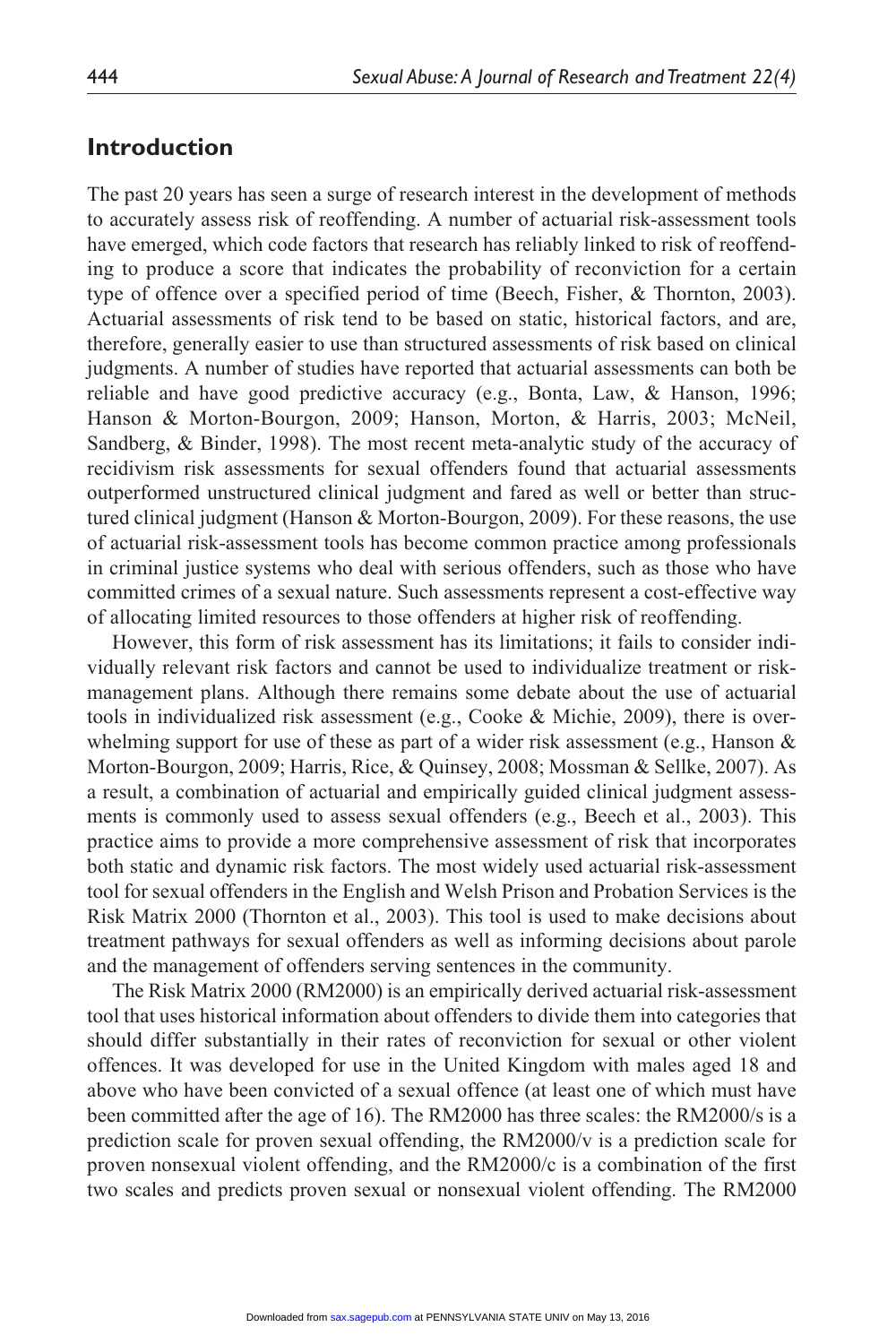was developed using a construction sample of 1,910 untreated convicted sexual offenders who had been discharged from prison in England and Wales and who had been followed for 2 years (Thornton et al., 2003). The RM2000/s was originally intended to be a revision of the SACJ-Min, another sexual offending risk-assessment tool (described in Hanson & Thornton, 2000). The RM2000/s was constructed using existing research knowledge to identify individual factors predictive of recidivism to incorporate in the tool and what weight to assign to each of these factors. Thornton and Travers (1991) conducted a 10-year follow-up of a sample of convicted sexual offenders, which suggested that sexual offenders equally presented a risk of nonsexual violent reoffending as they did a risk of sexual reoffending. This led to development of the RM2000/v and c scales.

All three scales have been cross-validated using further samples of sexual offenders (Thornton et al., 2003). The first of these samples consisted of sexual offenders who had engaged in treatment in custody and had been followed for at least 2 years after their release  $(N = 647)$ . The second sample consisted of 429 convicted sexual offenders who were discharged from prisons in England and Wales in 1979, for whom 19-year follow-up data were available. The third sample consisted of 311 sexual offenders that were discharged from a prison in England and Wales in 1980 following a sentence of at least 4 years. Ten-year follow-up data were available for this sample. The area under the receiver operating characteristics (ROC) curve provides a measure of predictive accuracy and can range from .5, indicating that prediction is no better than chance, to 1, indicating perfect prediction. The scales yielded ROC Area Under the Curve (AUC) statistics between .74 and .85 (Thornton et al., 2003). However, these studies have been criticized (e.g., Grubin, 2008) for, among other things, having limited descriptions of the samples used, making it unclear how representative they were of the general sexual offender population.

Few independent cross validations of RM2000 have been conducted and they have often been small-scaled. For example, Craissati and Beech (2005) were unable to estimate the tool's predictive validity as their sample of offenders on probation in London  $(N = 310)$  included too few reoffenders to allow meaningful evaluation. Craig, Beech, and Browne (2006) reported AUCs between .59 and .87 for the RM2000 scales among offenders released from a regional secure unit in the United Kingdom  $(N = 85)$ . Again, however, the small sample size limits the confidence we can place in these conclusions. Grubin (2008) examined the accuracy of both the s and v scales ( $AUC = .73$  for the s scale and .76 for the v) using a large sample of offenders in Scotland ( $N = 1,029$ , mean follow-up 8.5 years, minimum follow-up 5 years). The long-term follow-up of Canadian offenders (*N* = 351) by Kingston, Yates, Firestone, Babchishin, and Bradford (2008) reported AUCs of between .65 and .70 for the three scales, depending on the recidivism outcome (sexual, nonsexual violent, or any recidivism). Finally, Hanson and Morton-Bourgon's (2009) meta-analysis found the RM2000/s and v scales to have good predictive accuracy for sexual reconviction  $(d = 0.67$ , which equates to an AUC of .68; Rice & Harris, 2005) and violent reconviction  $(d = 0.62, \text{ AUC} = .67)$ , respectively. Despite these encouraging findings a thorough cross-validation with a substantial English and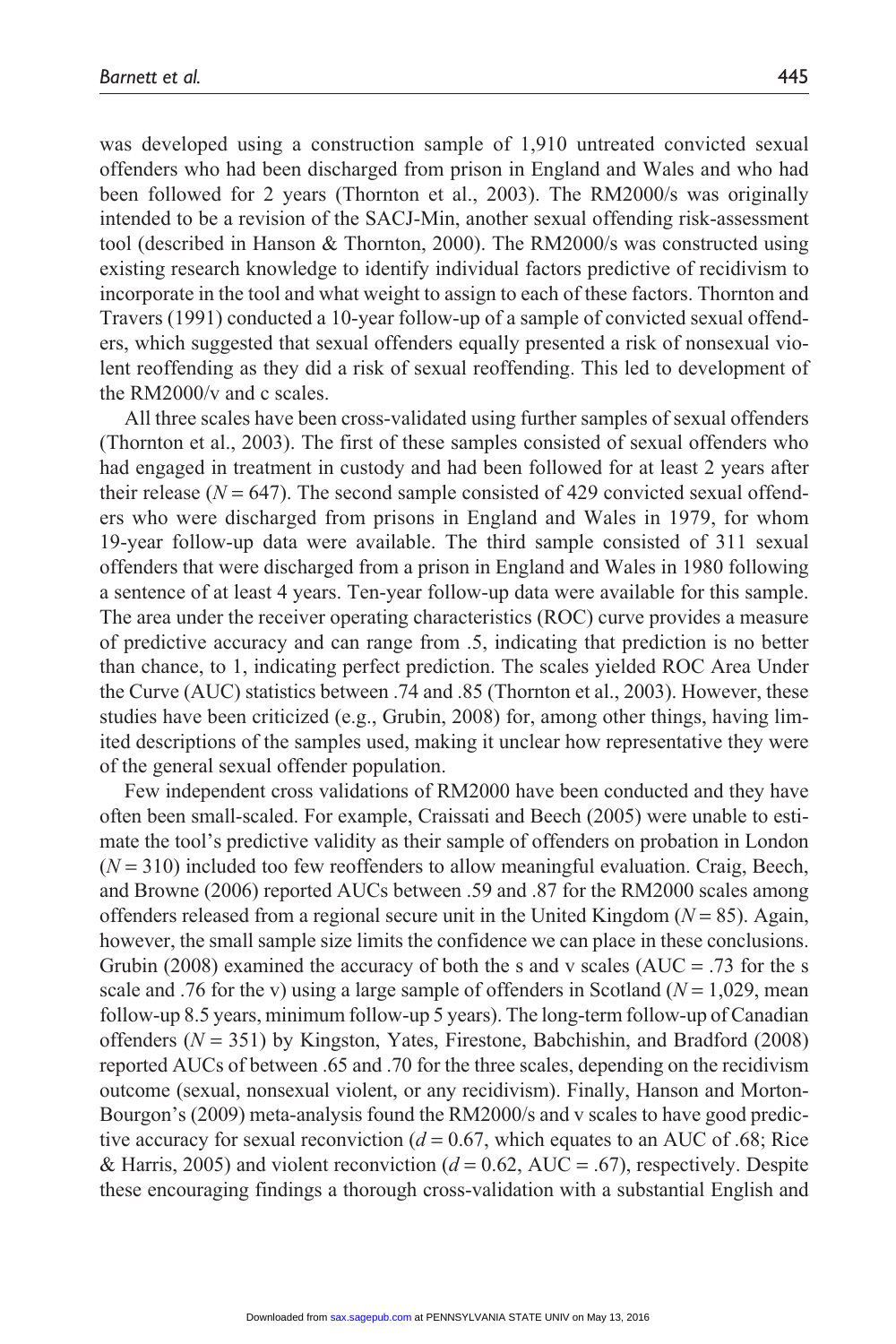Welsh sample is still needed to establish whether the tool is valid and robust with this population.

It is imperative that the assessments we are using with sexual offenders are as accurate as possible with regard to assessing risk of recidivism so that actions can be taken and strategies put in place to manage those at a higher risk of reoffending. This will facilitate appropriate and effective allocation of resources and will allow us to use better and more informed assessments to guide both restrictive and constructive interventions, benefiting both the public and the offender. As such, this study represents an attempt to examine the predictive accuracy of the RM2000 with a large sample of English and Welsh sexual offenders.

Previous research into the predictive accuracy of actuarial tools has called into question the validity of applying the same tool to what is a very heterogeneous group of offenders. More specifically, researchers have questioned whether one tool can be accurate for both rapists and child molesters (e.g., Craissati, 2003). Kingston et al. (2008) reported lower rates of sexual reconviction for intrafamilial child molesters than the rapists in their sample, whereas Hanson, Helmus, and Thornton (2010), who examined the predictive accuracy of another actuarial assessment across eight varied samples, found minimal differences in rates between these groups after controlling for static, historical risk factors. Committing a noncontact offence is one of four "riskraising" items in the RM2000; various researches have suggested that noncontact offenders are qualitatively different to contact offenders (for a summary, see Murphy & Page, 2008). Some evidence suggests that the recidivism rates and psychological characteristics of those whose offences relate to the Internet may be different to those with more prototypical offences (e.g., Elliot & Beech, 2009; Laulik, Allam, & Sheridan, 2007; Seto & Eke, 2005; Webb, Craissati, & Keen, 2007). Given potential differences in reoffending patterns between rapists, child molesters, noncontact offenders, and Internet offenders, this study examines whether the predictive accuracy of an actuarial tool differs according to offence type.

In addition, a number of studies reported that rates of recidivism decrease with age, which has led to speculation that recidivism estimates should be adjusted for older offenders (e.g., Fazel, Sjostedt, Langstrom, & Grann, 2006; Hanson, 2008; Thornton, 2006). However, Doren (2006) questioned the generalizability of these findings and suggested that no firm conclusions could be drawn on the basis of current studies. Like most actuarial risk assessments, RM2000/s scores age as a risk factor, but the lowestrisk age band contains all offenders aged 35 or above. As some evidence suggests that offenders aged above 50 may differ from those in their 30s and 40s, we might expect the predictive validity of the RM2000/s within this age band to be reduced by its failure to reflect any resultant differences in recidivism risk. This study, therefore, also explores how well this actuarial tool predicts reconviction for offenders in different age bands, to add to current debate.

This study will aim to test the validity of the RM2000/s, v, and c scales in predicting proven sexual violent, nonsexual violent, and combined sexual and/or nonsexual violent recidivism, respectively, over 2- and 4-year follow-up periods. The focus is on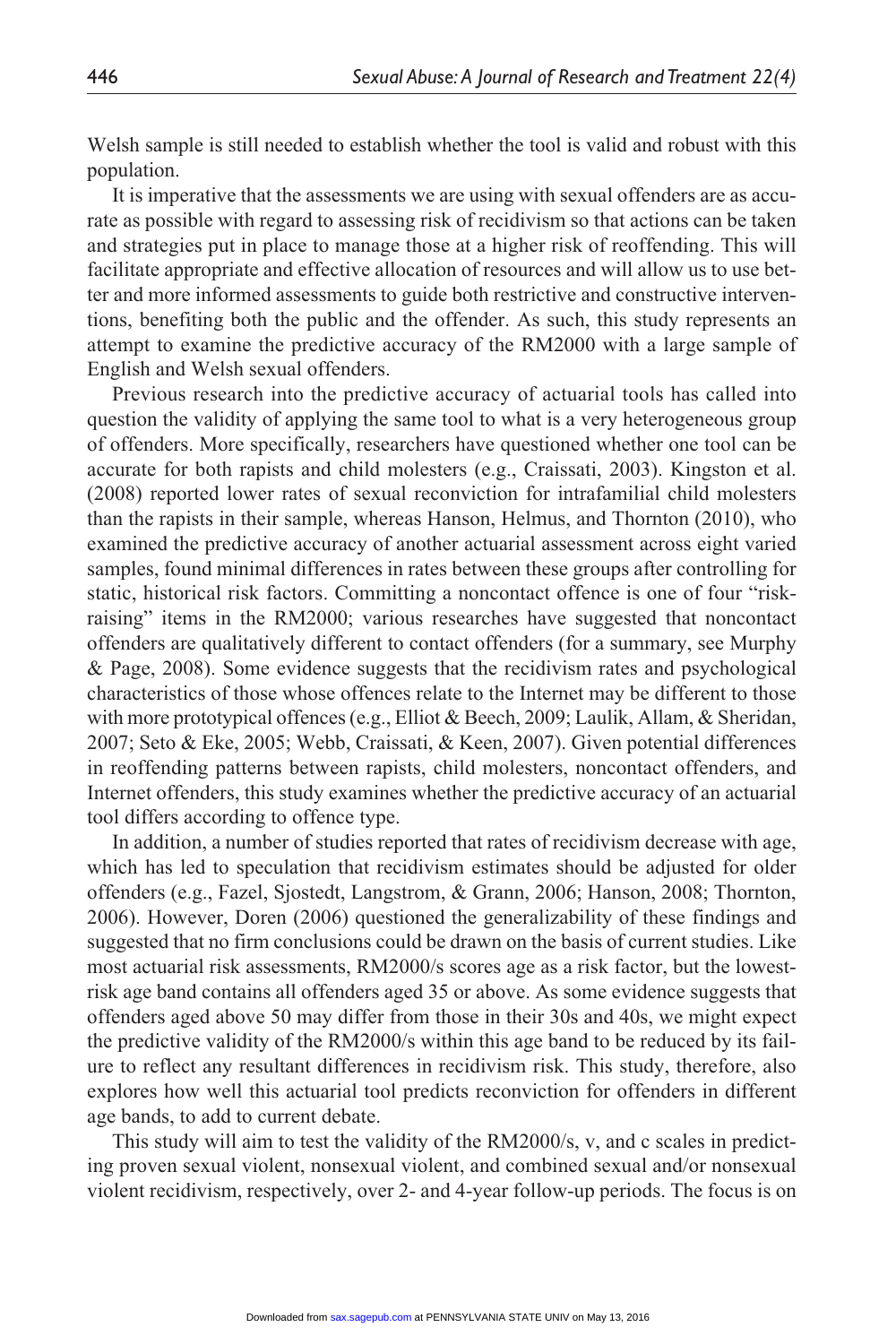relative risk; the ability of the scales to distinguish groups of offenders that differ markedly in their rates of proven reoffending. We also aim to examine relative risk among subgroups of offenders including contact offenders with child victims and those with adult victims, noncontact offenders (excluding Internet offenders), Internet offenders, sexual offenders in different age bands, and those with a history of sexual offending but whose current offence is not sexual. Given that research suggests that such subgroups of sexual offenders may differ in their absolute risk (rates of recidivism), we will also examine rates of proven reoffending among these subgroups to establish whether such differences exist.

# **Method**

### *Sample*

The sample used for survival analysis consisted of 9,824 adult males convicted, either currently, or previously, of a sexual offence who were in the community, either after release from prison or serving a community sentence, by the end of March 2007 and for whom follow-up proven reoffending data were available. Of these offenders, 4,946 had been "at risk" for at least 2 years (had 2-year follow-up data). This smaller sample was used for the majority of the analysis. Offenders were identified from two main databases:

- The Offender Assessment System (OASys; Home Office, 2002) database holds information on all of those offenders assessed in custody and community settings. OASys is a structured assessment of static and dynamic risk factors used to aid offender management. This database holds demographic and riskrelated information but does not hold reconviction data.
- The treatment database held by the National Offender Management Service (NOMS) Interventions and Substance Misuse Group (ISMG), referred to from hereon in as the ISMG database. This holds information on offenders who have undertaken a sex offender treatment programme in custody in England and Wales since 2001. The database also holds information regarding the static risk of all but a small minority of these offenders, for whom records were missing due to administrative errors.

The final sample used for survival analysis comprised 9,824 offenders of which 4,946 were able to be followed for at least 2 years. Of the 9,824, 1,488 were from the ISMG database, and 8,336 were from the OASys database. The overall sample did not include those sexual offenders who were in the community by the cutoff date of 31st March 2007 but had neither received treatment in prison nor been assessed using OASys. The sample used in this study may not, therefore, be entirely representative of the national convicted sexual offender population. However, omission from the OASys database would require the offender to have both received only a limited report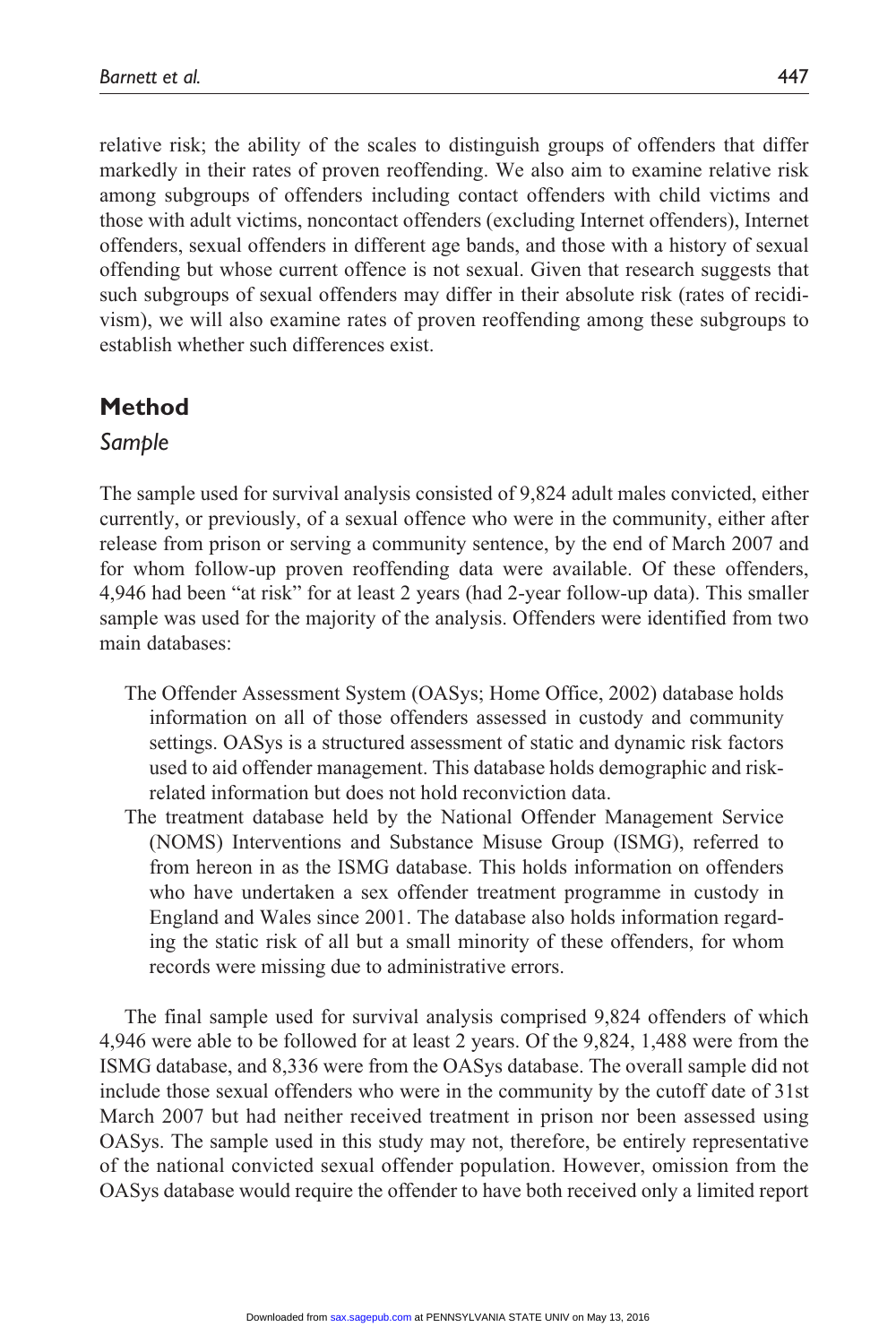prior to sentence and been sentenced to a custodial sentence of less than 12 months or a community sentence involving neither supervision nor treatment. This is likely to be relatively rare for those with histories of sexual offending, though we do not have access to quantitative data that could determine exactly how many offenders this affects. This also means that the sample is not preselected on the basis of risk as nearly all sexual offenders should be assessed using OASys; lack of an OASys assessment before March 2007 would have been dependent on how quickly and comprehensively OASys was rolled out regionally and therefore would have been largely determined by geographical location rather than by characteristics of the offender. Similarly, those in the treatment sample in custody would not have been heavily preselected for treatment based on risk level only. In NOMS, sex offender treatment is allocated on the basis of a combination of static risk level, time left to serve/to order expiry and willingness to engage in treatment. As such, both the ISMG and the OASys samples are likely to be what Hanson et al. (2010) term *routine* correctional samples rather than preselected high-risk samples.

The 8,336 offenders in the OASys sample came from a larger OASys data set of 210,601 offenders, used previously for studies of general and violent reoffending. This larger sample already had follow-up proven reoffending (akin to reconviction) data as sought from the Home Office Police National Computer (HOPNC) database. Of this OASys sample, 12,420 had HOPNC records that included current or prior cautions (an alternative to prosecution issued for minor offences) and/or convictions for sexual offending, identifying them as sexual offenders. Of these 12,420, 488 offenders were duplicates of cases included in the ISMG sample (the treated sample data were preferred as it included RM2000/s item-level information); 111 had incomplete information to score RM2000 (see Procedure for details of missing data that led to exclusion); 2,250 were removed because the OASys assessment was not completed within 3 months of discharge from custody or commencement of community sentence; and 1,235 offenders were ineligible for RM2000 because their sexual offending history was confined to offences committed before the age of 16. The final OASys sample therefore comprised 8,336 offenders.

The 1,488 comprising the ISMG database was reached following a series of steps. First, a total of 2,351 offenders identified from the ISMG sample were submitted to the HOPNC to obtain follow-up proven reoffending data. This consisted of all offenders who had undertaken a sex offender treatment programme in custody and for whom static risk information was available. Reoffending data were received for 1,806 of these offenders, representing a 77% matching rate. The unsuccessful matches resulted from incorrect or (more frequently) missing demographic information on the offenders. Of these 1,806, 114 offenders were removed as information on their release date was not available; 27 were removed as their HOPNC data indicated no sexual conviction history; 165 had missing data required to calculate OGRS or RM2000; and for 12 offenders all their sexual offences were committed before the age of 16, rendering them unsuitable for assessment with the RM2000. Therefore, the final ISMG sample comprised 1,488 offenders.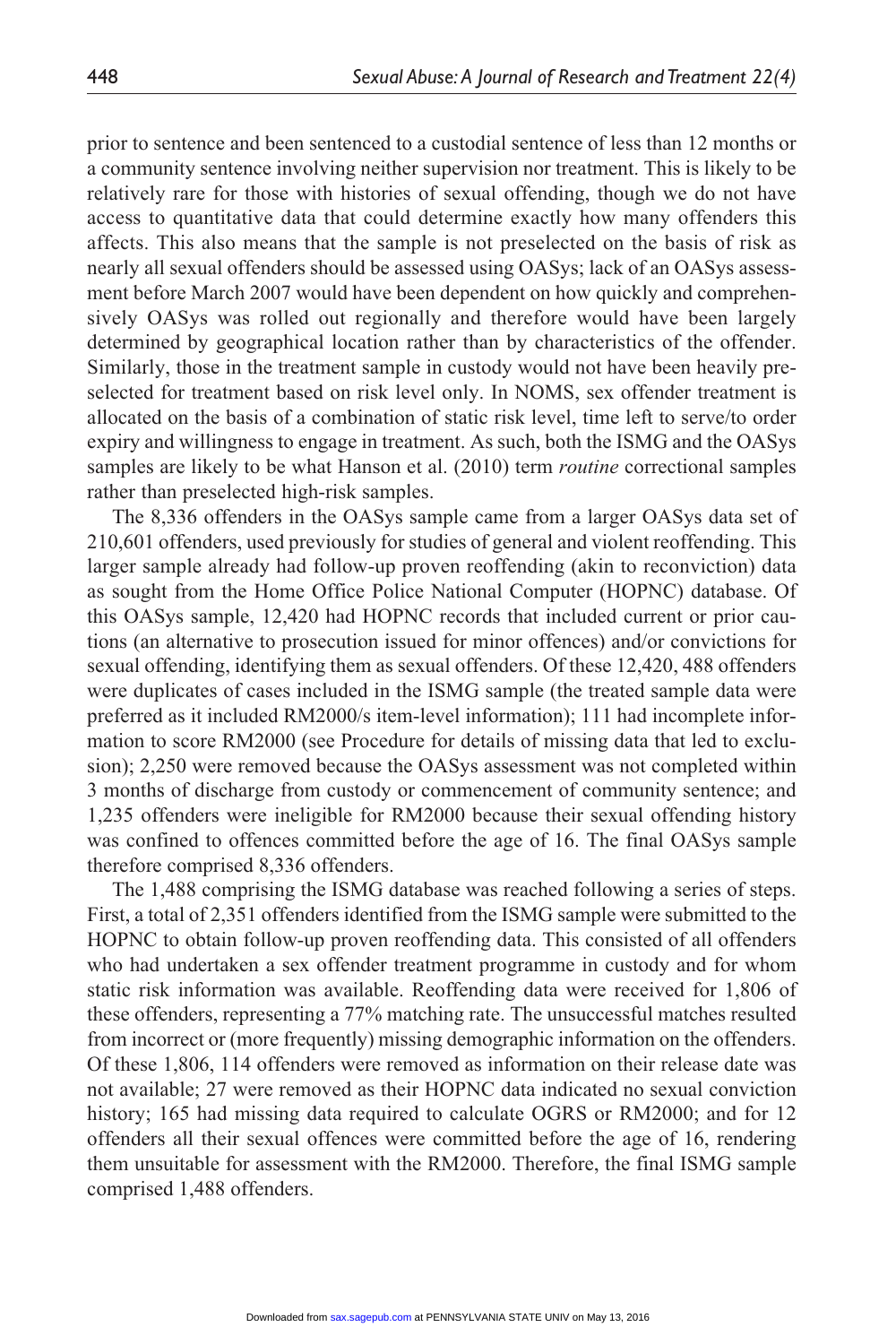|                                                        |              | 2-year follow-up sample<br>Whole sample |              |                   |
|--------------------------------------------------------|--------------|-----------------------------------------|--------------|-------------------|
| Variable                                               | n            | M(SD)                                   | n            | M(SD)             |
| Age                                                    | 9,824        | 39.1 (13.1) years                       | 4,946        | 40.0 (13.1) years |
|                                                        | $\mathsf{n}$ | %                                       | $\mathsf{n}$ | ℅                 |
| Ethnicity                                              |              |                                         |              |                   |
| White                                                  | 8,114        | 82.6                                    | 4,184        | 84.6              |
| <b>Black</b>                                           | 289          | 2.9                                     | 143          | 2.9               |
| Asian                                                  | 358          | 3.6                                     | 119          | 2.4               |
| Mixed                                                  | 81           | 0.8                                     | 32           | 0.6               |
| Other                                                  | 58           | 0.6                                     | 33           | 0.7               |
| Missing                                                | 924          | 9.4                                     | 435          | 8.8               |
| Index offence type                                     |              |                                         |              |                   |
| Indecent assault                                       | 2,423        | 24.7                                    | 1,308        | 26.4              |
| Indecent images of children                            | 866          | 8.8                                     | 513          | 10.4              |
| Rape/buggery                                           | 1,050        | 10.7                                    | 567          | 11.5              |
| Unlawful sexual intercourse (USI)                      | 460          | 4.7                                     | 190          | 3.8               |
| Gross indecency                                        | 310          | 3.2                                     | 180          | 3.6               |
| Indecent exposure                                      | 343          | 3.5                                     | 152          | 3.1               |
| Incest                                                 | 76           | 0.8                                     | 42           | 0.8               |
| Other sexual offences                                  | 248          | 2.5                                     | 145          | 2.9               |
| Violent offences (according to<br>RM2000v definition)  | 1,370        | 13.9                                    | 548          | 11.1              |
| Acquisitive offences                                   | 821          | 8.4                                     | 408          | 8.2               |
| Compliance with requirements<br>of sex offender orders | 103          | 1.0                                     | 43           | 0.9               |
| Other                                                  | 1.754        | 17.9                                    | 850          | 17.2              |

**Table 1.** Demographic Characteristics of the Whole Sample and the Sample for With 2-Year Follow-Up Data

Note: USI refers to nonforced sex with a child under 16. RM2000/v definition of a violent offence is any nonsexual offence whose legal charge implies threat or use of force against the person.

Table 1 depicts the demographic characteristics of the 9,824 offenders used for survival analysis and the 4,946 used for the main analyses. The age of the sample ranged from 18 years to 85 years, whereas determinate sentence lengths ranged from 1 month to 24 years. Data on the sample's ethnicity were available for 91% of both samples. Of those for whom these data were available, the majority were White. Fortyseven percent of the larger sample had custodial sentences, with an average length of 3.8 years, whereas only 39% of the sample with at least a 2-year follow-up period and for whom we had this information  $(n = 3,434)$  were sentenced to a period in custody, the average length of which was 2.2 years. The community sentenced offenders in both samples had an average sentence length of 1.9 years. Sentence type information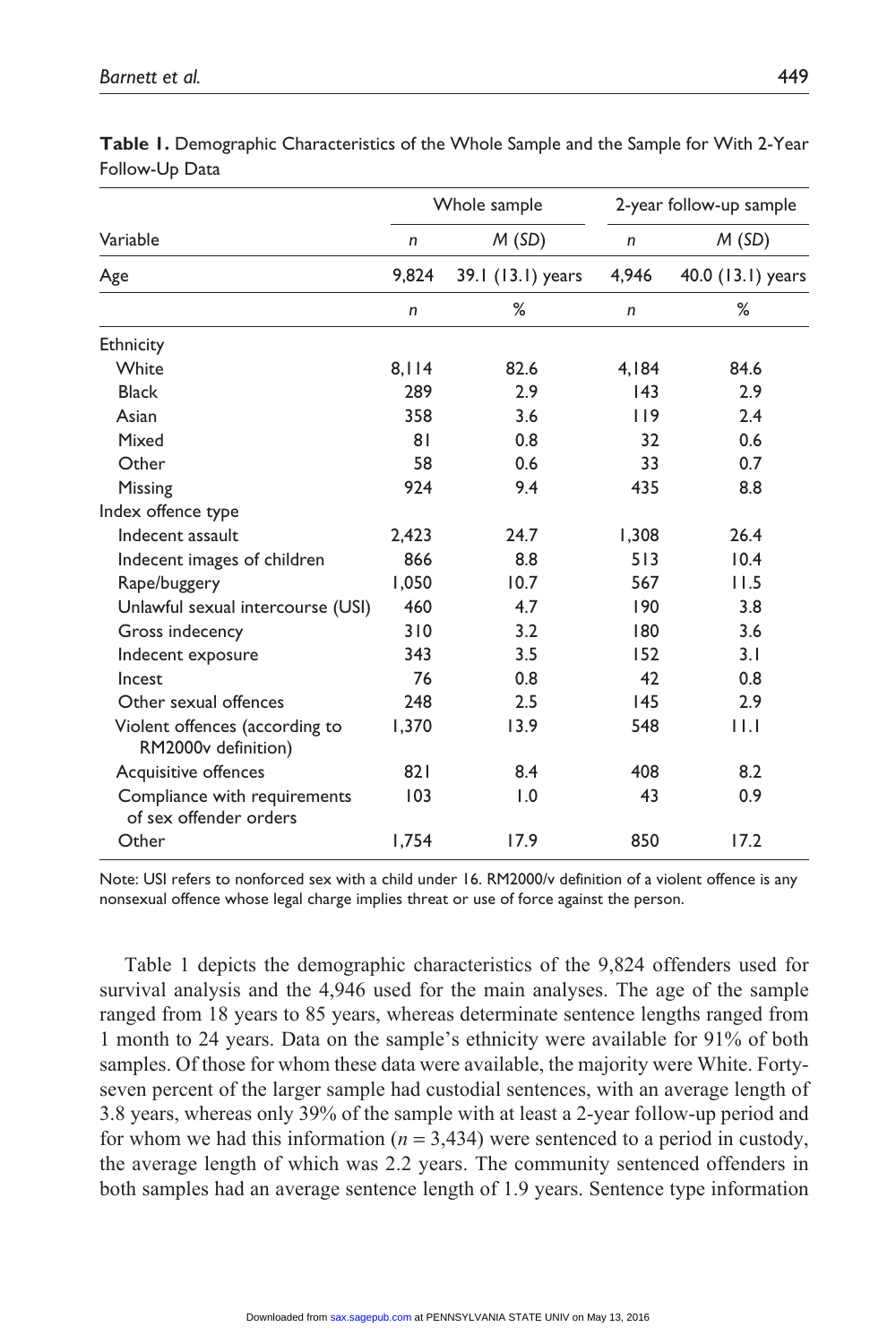is shown in Table 1; where convicted of multiple offences, offenders are classified on the basis of the principal (most serious) offence for which they received their sentence. Fifty-nine percent of the whole sample had a sexual conviction as their index offence, compared with 63% of the smaller sample. In both samples, for those whose index offence was sexual, the most common offence was Indecent Assault. The most common nonsexual index offences were indictable assaults and common assaults. However, clinical judgment of the motivation for these offences, as recorded as part of the OASys assessment, indicated that around 11% of all nonsexual index offences were considered to have a sexual motivation.

#### *Measures*

The RM2000 is a static risk-assessment tool for use with adult males who have ever been convicted of a sexual offence committed when the offender was age 16 or above. The RM2000/s predicts proven sexual recidivism and is made up of seven items divided into two scoring steps. Step 1 comprises three items: age of the offender on release, number of sentencing occasions for a sexual offence, and number of sentencing occasions for any criminal offence. The scores assigned to each of these items are summed and translated into one of four preliminary risk categories: low, medium, high, or very high. The second scoring step has a further four risk-raising items: Any or all of the victims of sexual offending have been male, any or all of the victims of sexual offending have been strangers, the offender has never had a stable live in relationship for more than 2 years (termed the *single* item), and any or all of their sexual offences have been noncontact (excluding Internet offences for those whose only sexual offences relate to the Internet). These items are scored on a dichotomous scale as either present or not. If two or three of these items are present, the initial risk category is raised one level (e.g., from low risk to medium). If all four of these aggravating factors are present, the initial risk category is raised by two risk levels (e.g., from low to high).

The RM2000/v, which predicts nonsexual violent reoffending, is composed of three items: age, number of sentencing occasions for a nonsexual violent offence, and whether the offender has ever been convicted of a burglary. The items have different scoring rules, as defined in the scoring manual (Thornton, 2007), and are summed and then translated into one of the four risk categories described above. The RM2000/s and v risk categories are assigned points  $(0 = low, 1 = medium, 2 = high, 3 = very high)$ , which are summed to produce the RM2000/c scale score. This score is then translated into one of the four risk categories (Thornton, 2007). The RM2000/c risk classification predicts sexual *and* nonsexual violent reoffending.

#### *Procedure*

RM2000/s risk categories were available for those in the sample who engaged in treatment in prison (the ISMG sample). For these 1,488 offenders, the RM2000/s was coded by trained staff at treatment sites, prior to treatment. To deal with the inevitable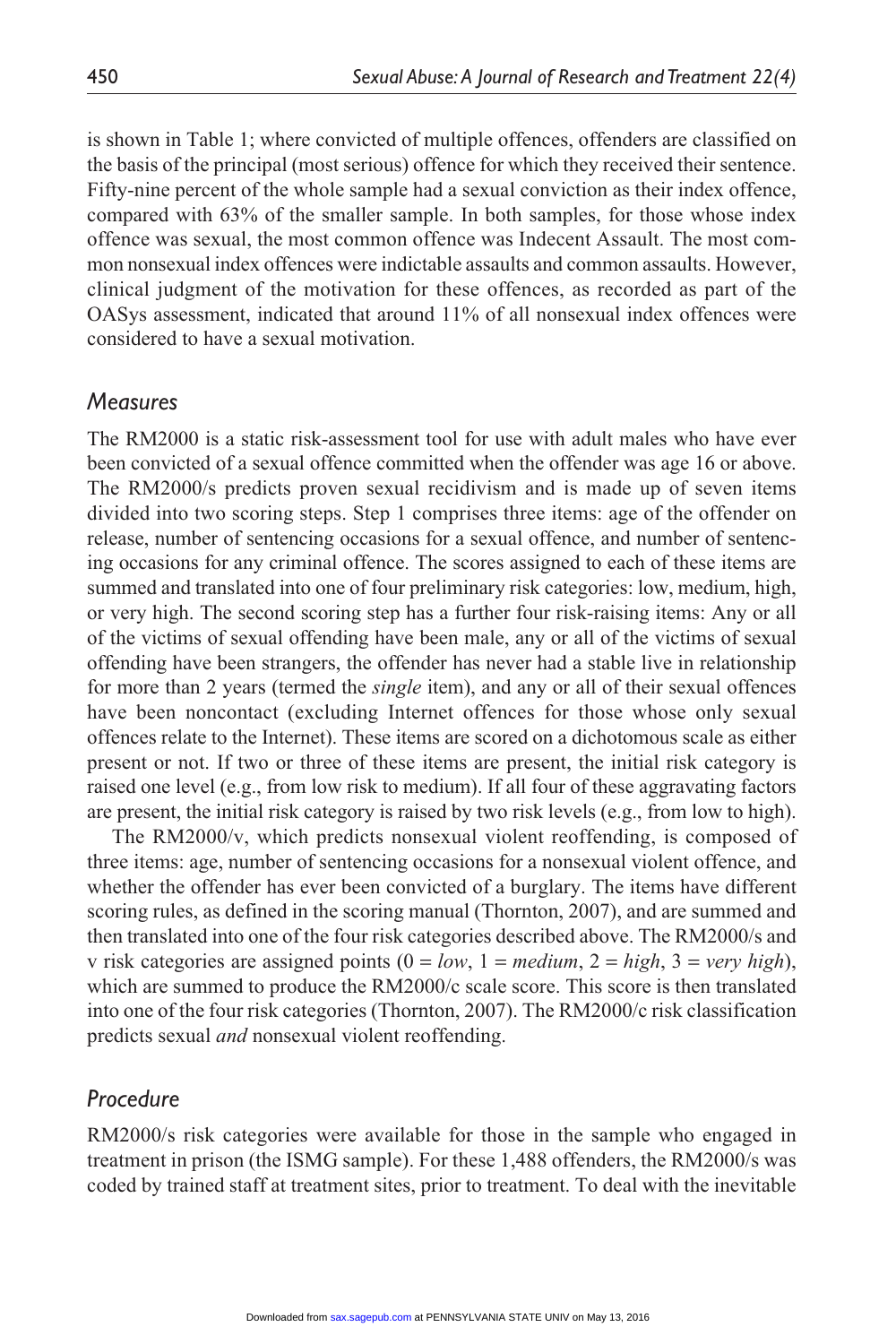issue of missing data, offenders in the treated sample were excluded if they were missing scores for more than one aggravating factor (items in Step 2 of the RM2000/s scoring procedure), as this would affect their overall risk category. In addition, cases in the ISMG sample with one missing aggravating factor score were removed if that score was required to determine their overall risk category (i.e., when they were assessed as low, medium, or high risk at Step 1 and possessed one of the three nonmissing aggravating factors, or were low or medium risk at Step 1 with all three of the nonmissing aggravating factors).

For the offenders in the OASys sample ( $n = 8,336$ ), modified RM2000/s risk categories were computed retrospectively by the researchers using information gathered on the OASys assessments and HOPNC data. The *age* item was computed using the age of the offender at the time they had their OASys assessment, or at the time of their discharge from prison, as this marked the start of their time at risk in the community. The *sexual appearances* and *criminal appearances* items were scored using the criminal history information held on the PNC. Formal cautions were included in scoring these items, as suggested in the RM2000/s scoring guide. When combined, the scores on these three items produced an initial risk category. Whether the offender had ever been convicted of offending against a *male* was scored using HOPNC data, which use offence codes that, in the majority of cases, indicate the gender of the victim of the current and previous offences. The *noncontact* offence item was scored on the basis of OASys offence codes for current and previous sexual offences, which indicate whether the sexual offence involved physical contact with the victim(s). We were unable to score the *single* item and the *stranger* item for those in the OASys sample. In line with other similar studies (e.g., Langton, Barbaree, Hansen, Harkins, & Peacock, 2007), RM2000 risk level was still calculated for those in the sample for whom these were the only two missing items. As this was likely to result in consistent underscoring of the OASys sample, those who were scored as having one or both of the two aggravating factors that could be scored (the *male* or the *noncontact* item), were raised a risk category.

To estimate the magnitude of the effect this revised scoring procedure was likely to have on the sample's risk levels, we calculated the RM2000/s risk categories of those in the ISMG sample (*n* = 1,488) using the revised procedure and compared this to the categories this sample were assigned using the full version of the tool. Using the revised scoring, 79% of the treated sample remained in the same final risk category. Of the 21% that changed risk category as a result of the removal of the single and stranger items, the majority (16%) moved up one risk category, while the remaining 5% moved down one risk category (e.g., from medium to low risk). The revised scoring procedure is likely, therefore, to slightly overestimate the RM2000/s risk level of the sample.

The current RM2000 scoring manual indicates that for those offenders whose only sexual offences (current and previous) relate to Internet offending, the noncontact and stranger items should not be scored (Thornton, 2007). Adhering to these guidelines, we used this revised scoring procedure for all those in our sample whose only sexual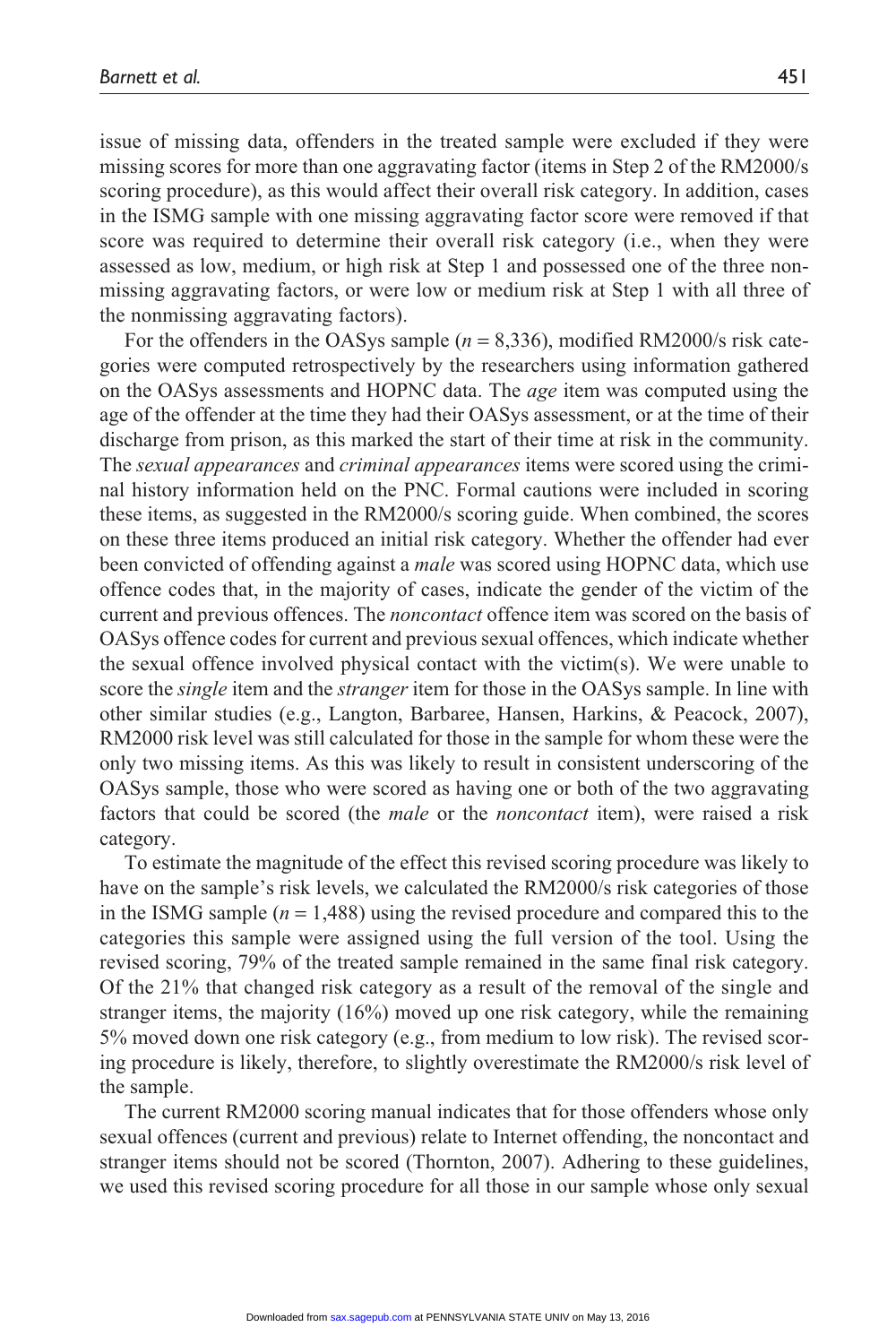offences related to possessing or making indecent images of children, which are those offences relating to the Internet. As it was not possible to score the *single* or *male* item for the OASys sample (because the detailed relationship information required for scoring was not available on OASys and because the offence codes relating to indecent images do not indicate the gender of the victims in the images), all Internet-only offenders in the OASys sample remained at their Step 1 risk category.

RM2000/v risk categories were calculated for the entire sample using HOPNC data to determine age at release or start of community sentence, number of sentencing occasions for a violent offence and whether the offender had ever been convicted of burglary. If any of these data were missing for offenders in the sample, they were not included in the RM2000/v analyses. In accordance with the scoring rules for RM2000/v a violent offence was defined as any offence whose legal charge implied threat or use of nonsexual violence against a person.

To prevent any researcher bias in scoring risk assessments, scorers coded the variables blind to recidivism outcomes. Equally, recidivism outcomes were coded blind to risk-assessment scores. The measure of proven reoffending was restricted to any conviction or caution for a new offence. Those offenders who were convicted or cautioned of an offence committed within 4 years of their community punishment or release from prison were identified using information from the HOPNC. A buffer period of at least 6 months was satisfied for data from each sample. This buffer period meant that each offender's recidivism follow-up ended at least 6 months before the HOPNC data were extracted, allowing time for all cautions and convictions within the follow-up period to be entered onto the PNC. When an offender was recalled to prison but did not receive a new sentence, the follow-up period was terminated at the point of recall, as when recalled he is no longer at risk of reoffending for the purposes of this study. Recall is different to proven reoffending, in that no criminal offence need be committed to induce a recall to prison and, unless followed by conviction or caution, recall will not result in a new sentence.

Proven sexual reoffending (from hereon in termed *proven sexual reoffending*) was defined as any conviction or caution for a new offence whose statutory definition meets the definition of sexual offences in the Risk Matrix 2000 scoring guide (Thornton, 2007). This does not, therefore, provide a true reflection of the rates of sexual reoffending at any given time, as this method only counts those offences that were reported and then resulted in caution or conviction under the above statutes. It excludes all convictions or cautions for offences under nonsexual statutes, even where the offence had a sexual motivation or direct sexual content but was charged differently as a result of plea bargaining or prosecutorial discretion.

Proven offending of a nonsexual, but violent nature (referred to as *proven violent reoffending* from hereon in) was defined as any new conviction or caution for an offence whose statutory definition corresponds with the set of nonsexual violent offences listed in the Risk Matrix 2000 scoring guide (Thornton, 2007). It is likely that some of the offence in this category will either have been sexually motivated, or will represent a sexual offence, that, as a result of plea bargaining, has resulted in a conviction for a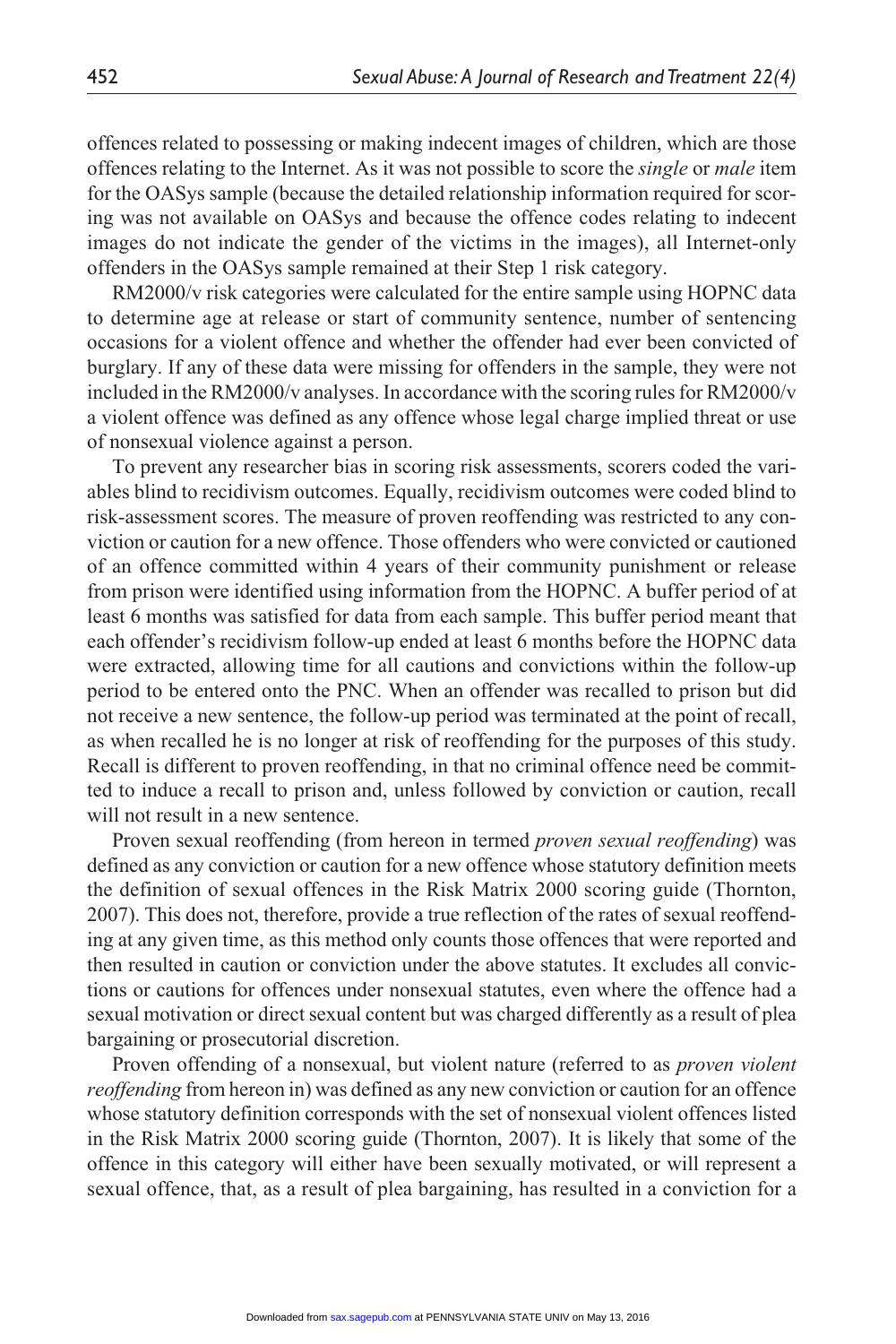violent offence. As with proven sexual reoffending, this measure of proven violent reoffending will be an underestimate of true levels of violent reoffending.

Analyses also used a combined sexual and violent proven reoffending outcome, which consisted of any new conviction or caution for a sexual and/or a violent reoffence, as defined above. This will be referred to as *combined reoffending* from hereon in.

We conducted analyses on the 2-year data, and 4-year data where possible. Some analyses were modelled on Grubin's (2008) validation of the RM2000/s and v with Scottish offenders.

### **Results**

Differences between those offenders who had 2-year follow-up data (*n* = 4,946) and those who could not be included in the 2-year follow-up but were used in the survival analysis  $(n = 4,878)$  were tested. The only significant difference between the two was that a greater proportion of the 2-year sample (61% vs. 55%;  $\chi^2 = 34.6$ ,  $p < .001$ ) had an index offence that was sexual in nature.

#### *Rates of Proven Reoffending Over Fixed Follow-Up Periods*

Table 2 shows the rates of proven reoffending for 2- and 4-year follow-up periods for differing types of reoffending. The overall rate of proven sexual reoffending increased from 2.2% at Year 2 to 5.5% at Year 4, whereas the overall rate of proven violent reoffending rose more slowly, from 9.0% to 10.2%, and the overall rate of combined reoffending rose from 10.9% to 15.1%. Table 2 also shows the proven reoffending rates of those in different RM2000/s, v, and c risk categories for different types of offences and indicates that rates of proven reoffending increased by risk category for each type of offending in all of the follow-up periods. At the 4-year stage, just more than a quarter (27.3%) of very high-risk offenders on the RM2000/s scale had a proven sexual reoffence, whereas just more than a third (35.6%) of very high-risk offenders on the RM2000/v scale had a proven violent reoffence.

The 2-year proven reoffending rates of the present sample were compared with the 2-year reconviction rates reported in Thornton et al.'s (2003) and Grubin's (2008) studies (Table 3). Although there was not a significant difference between the proven sexual recidivism rates of the RM2000/s low-risk offenders in the current study and those in Grubin (2008), the 2-year rates in the Grubin study were significantly greater than those in the present study for the RM2000/s medium-, high-, and very high-risk categories and for all offenders ( $p < .002$  for all comparisons). There were no significant differences in any proven sexual recidivism rates between the current study and the Thornton et al. study. Differences in proven violent reoffending rates between the current sample and Grubin's (2008) sample were not significant within any RM2000/v category. Overall proven violent reoffending rates, however, were significantly higher in the present sample compared with Grubin's sample ( $\chi^2$  = 5.67, *p* = .02). This overall difference is partially due to differences in the risk distributions of the two samples, as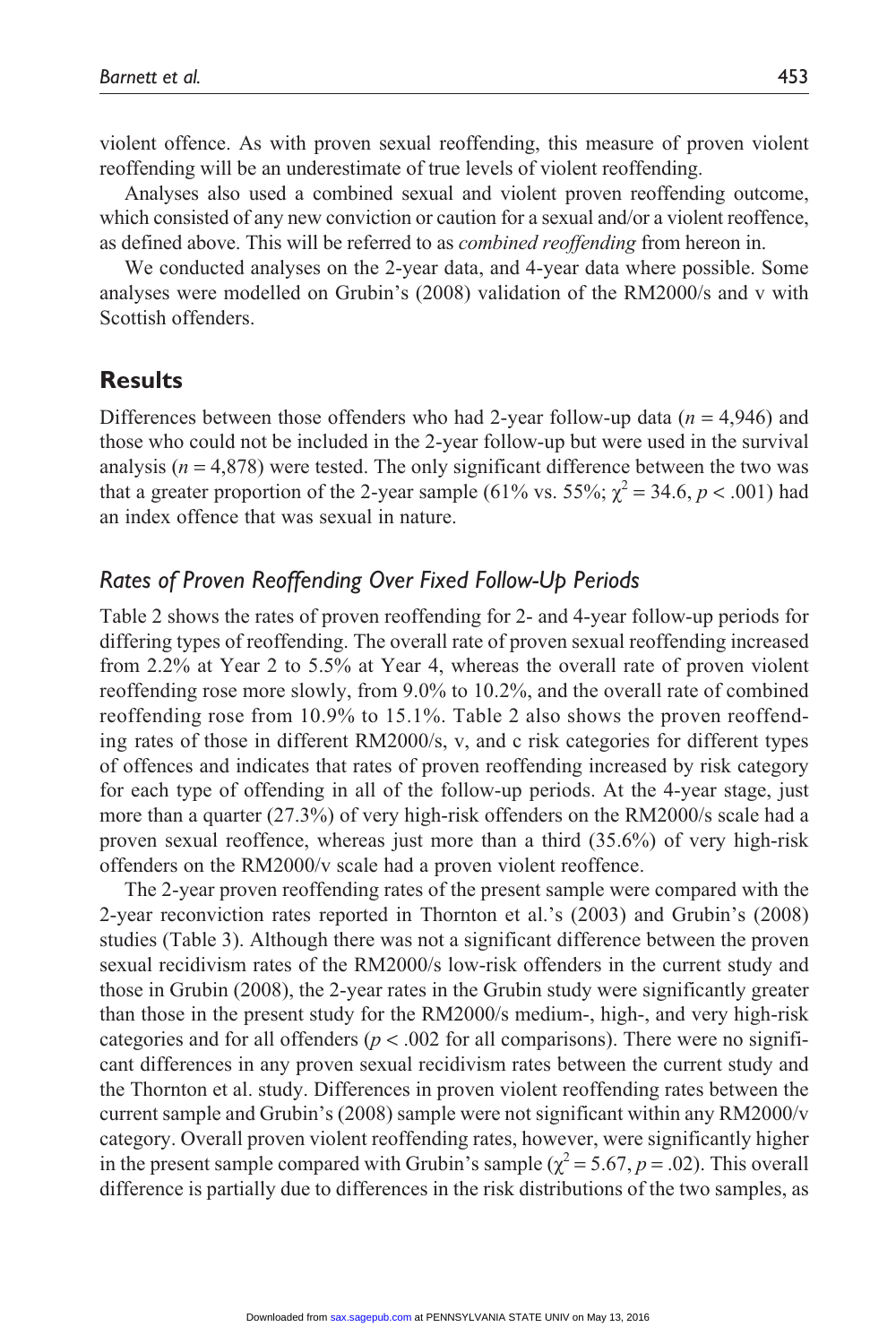|                                 | Reoffence (RM2000/c) Between Risk Categories for the 2-Year Follow-Up |       |                      |               | Table 2. Proven Reoffending Rates of Offenders in the Different RM2000/s, v, or c Risk Categories by Offence Type, for 2- and 4-Year Follow-Up<br>Periods, and Odds Ratios Comparing any Reconviction or Caution for a Sexual (RM2000/s), Violent (RM2000/v), or Sexual and/or Violent |           |               |                |                                                               |
|---------------------------------|-----------------------------------------------------------------------|-------|----------------------|---------------|----------------------------------------------------------------------------------------------------------------------------------------------------------------------------------------------------------------------------------------------------------------------------------------|-----------|---------------|----------------|---------------------------------------------------------------|
|                                 |                                                                       |       |                      |               | 2-year follow-up                                                                                                                                                                                                                                                                       |           |               |                | 4-year follow-up                                              |
| Type of reoffence               | RM2000 category                                                       | z     | % (n) reoffending    | 95% CI        | Odds ratio                                                                                                                                                                                                                                                                             |           | 95% CI        | Z              | % (n) reoffending                                             |
| Sexual                          | RM2000/s                                                              |       |                      |               |                                                                                                                                                                                                                                                                                        |           |               |                |                                                               |
|                                 | ₹                                                                     | 4,946 | 2.2(110)             | $1.8 - 2.7$   |                                                                                                                                                                                                                                                                                        |           |               | 578            |                                                               |
|                                 | $\overline{\phantom{0}}$                                              | 843   | 0.6(5)               | $0.2 - 1.4$   |                                                                                                                                                                                                                                                                                        |           |               | $\overline{2}$ |                                                               |
|                                 | Medium                                                                | 2,489 | 1.5(38)              | $1.1 - 2.1$   | Medium vs. low                                                                                                                                                                                                                                                                         | $2.60*$   | $1.02 - 8.48$ | 249            | $\begin{array}{c} 5.5 (32) \\ 0.7 (1) \\ 2.8 (7) \end{array}$ |
|                                 | -ligh                                                                 | 1,266 |                      | $2.4 - 4.5$   | High vs. medium                                                                                                                                                                                                                                                                        | $2.21***$ | .38-3.55      | $\frac{34}{3}$ | 9.0(12)                                                       |
|                                 | Very high                                                             | 348   | 3.3 (42)<br>7.2 (25) | $4.7 - 10.4$  | Very high vs. high                                                                                                                                                                                                                                                                     | $2.26***$ | $.30 - 3.85$  | $\frac{4}{3}$  | 27.3 (12)                                                     |
| Nonsexual violent               | RM2000/v                                                              |       |                      |               |                                                                                                                                                                                                                                                                                        |           |               |                |                                                               |
|                                 | ₹                                                                     | 4,946 | 9.0 (446)            | 8.2-9.9       |                                                                                                                                                                                                                                                                                        |           |               | 578            | $(62)$ (59)                                                   |
|                                 | $\overline{\phantom{0}}$                                              | 1,815 | 1.1(20)              | $0.7 - 1.7$   |                                                                                                                                                                                                                                                                                        |           |               | 253            | 0.8(2)                                                        |
|                                 | Medium                                                                | 1,539 | 5.4(83)              | $4.3 - 6.6$   | Medium vs. low                                                                                                                                                                                                                                                                         | $5.12***$ | 3.09-8.84     | $\frac{2}{8}$  | 11.5(21)                                                      |
|                                 | -ligh                                                                 | 999   | 5.6 (156)            | $13.4 - 18.0$ | High vs. medium                                                                                                                                                                                                                                                                        | $3.25***$ | 2.44-4.35     | 56             | 20.6 (20)                                                     |
|                                 | Very high                                                             | 593   | 31.5(187)            | $27.8 - 35.4$ | Very high vs. high                                                                                                                                                                                                                                                                     | $2.49***$ | 1.94-3.20     | 45             | 35.6 (16)                                                     |
| Sexual and/or                   | RM2000/c                                                              |       |                      |               |                                                                                                                                                                                                                                                                                        |           |               |                |                                                               |
| nonsexual violent               |                                                                       |       |                      |               |                                                                                                                                                                                                                                                                                        |           |               |                |                                                               |
|                                 | ₹                                                                     | 4,946 | (6.519)              | $ 0.1 - 1.8$  |                                                                                                                                                                                                                                                                                        |           |               | 578            | 5.1(87)                                                       |
|                                 | $\sim$                                                                | 773   | 1.7(13)              | $0.8 - 2.6$   |                                                                                                                                                                                                                                                                                        |           |               | $\frac{8}{1}$  | $\frac{0}{0}$                                                 |
|                                 | Medium                                                                | 1,884 | 4.8 (91)             | 3.9-5.8       | Medium vs. low                                                                                                                                                                                                                                                                         | $2.97***$ | $1.65 - 5.34$ | 225            | 8.9 (20)                                                      |
|                                 | High<br>Hi                                                            | 1,936 | 16.3(316)            | $14.7 - 18.0$ | High vs. medium                                                                                                                                                                                                                                                                        | $3.84***$ | $3.02 - 4.90$ | 207            | 25.1 (52)                                                     |
|                                 | Very high                                                             | 353   | 33.7 (119)           | 28.9-38.7     | Very high vs. high                                                                                                                                                                                                                                                                     | $2.60***$ | 2.03-3.35     | $^{28}$        | 53.6 (15)                                                     |
| Note: CI = confidence interval. |                                                                       |       |                      |               |                                                                                                                                                                                                                                                                                        |           |               |                |                                                               |

\**p* < .05. \*\**p* < .01. \*\*\**p* < .001.

\* $p < .05$ . \*\* $p < .01$ . \*\*\* $p < .001$ .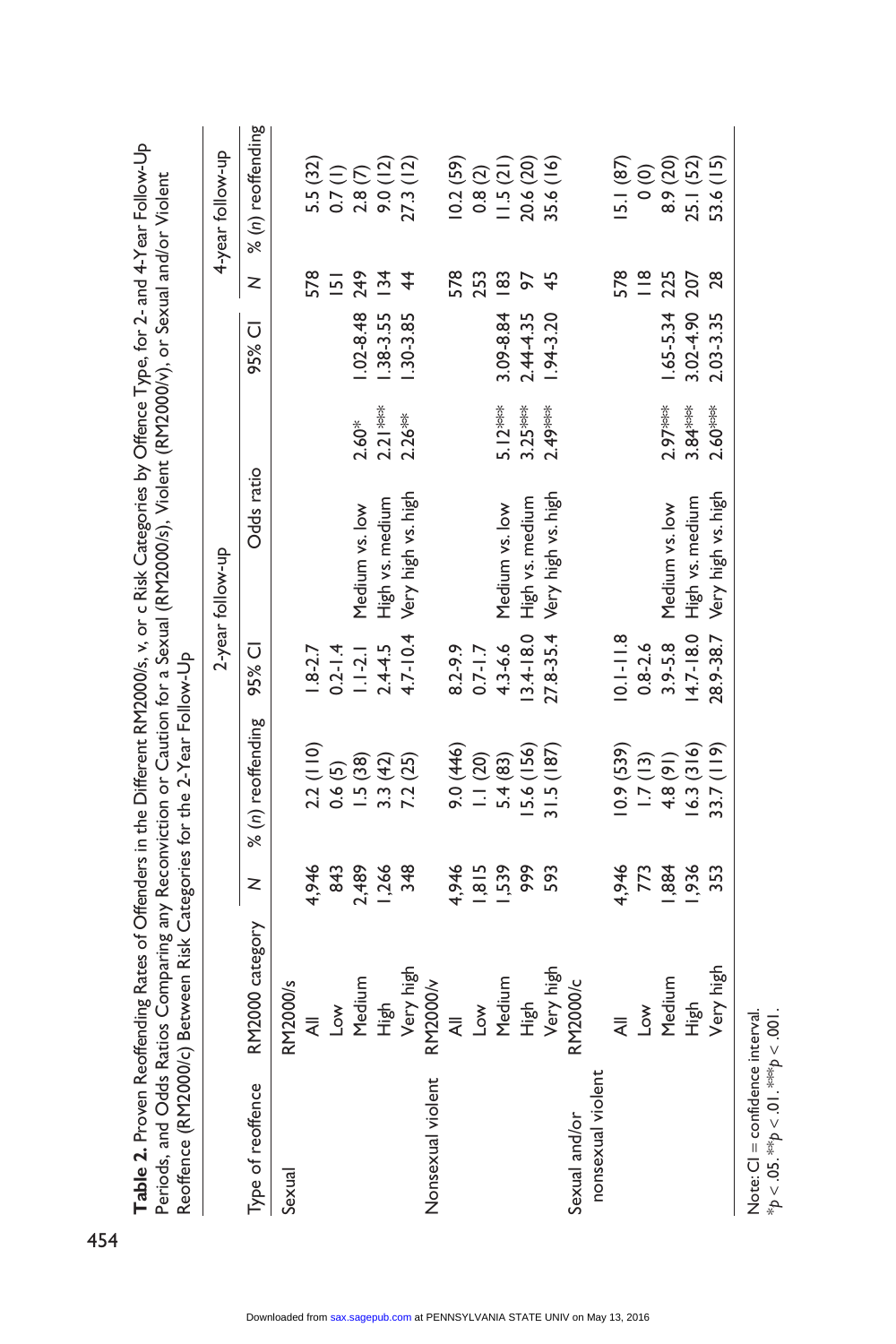|                                                     |                                   |               | Percentage reoffending at 2-year follow-up |               |
|-----------------------------------------------------|-----------------------------------|---------------|--------------------------------------------|---------------|
|                                                     | Type of reoffence RM2000 category | Current study | Thornton et al.<br>(2003)                  | Grubin (2008) |
| Proven sexual<br>reoffending                        | RM2000/s                          |               |                                            |               |
|                                                     | All                               | 2.2%          | 2.6%                                       | $6.0%***$     |
|                                                     | Low                               | 0.6%          | 0.9%                                       | 1.4%          |
|                                                     | Medium                            | 1.6%          | 1.3%                                       | $4.5%***$     |
|                                                     | High                              | 3.4%          | 5.7%                                       | $11.1%$ **    |
|                                                     | Very high                         | 7.2%          | 17.2%                                      | 23.8%**       |
| Proven nonsexual RM2000/v<br>violent<br>reoffending |                                   |               |                                            |               |
|                                                     | All                               | 9.0%          | $2.3%***$                                  | $6.7%***$     |
|                                                     | Low                               | 1.1%          | 0.0%                                       | 1.0%          |
|                                                     | Medium                            | 5.4%          | 2.8%                                       | 4.6%          |
|                                                     | High                              | 15.6%         | $3.0\%***$                                 | 14.8%         |
|                                                     | Very high                         | 31.5%         | 18.8%                                      | 23.3%         |

**Table 3.** Rates of Proven Sexual or Nonsexual Violent Reoffending at the 2-Year Follow-Up for the Current Sample, Grubin's (2008) Sample, and Thornton et al.'s (2003) Sample

Note: Comparisons are between the current study and other studies.

 $*_{p}$  < .05.  $*_{p}$  < .01.  $*_{p}$  < .001.

a greater proportion of the current sample were high or very high risk (32%), compared with 27% of Grubin's sample who fell into these categories. Rates of proven violent reoffending were higher, at the 2-year follow-up, in the current sample than those reported in Thornton et al. (2003) and were higher for those in the RM2000/v high-risk category in the current study ( $p < .001$  for both comparisons).

Table 2 also shows how many of those who had a proven reoffence for a sexual or violent crime were in each RM2000/s, v, and c risk category at a 2-year follow-up. Only 2-year follow-up data are used here because of the larger sample for whom these data are available. The increase in proven sexual reoffending rates is significant between each pair of adjacent RM2000/s risk categories with only one small overlap (between low and medium risk groups) in the confidence intervals of the groups' reoffending rates. The odds of proven sexual reoffending over 2 years increased by 160% for those in the RM2000/s medium-risk category compared with those in the low-risk category. The odds of proven sexual reoffending rose significantly at each increase in risk category.

Similar patterns were found with RM2000/v and proven violent reoffending rates. There was no overlap in reoffending rate confidence intervals for any of the risk groups,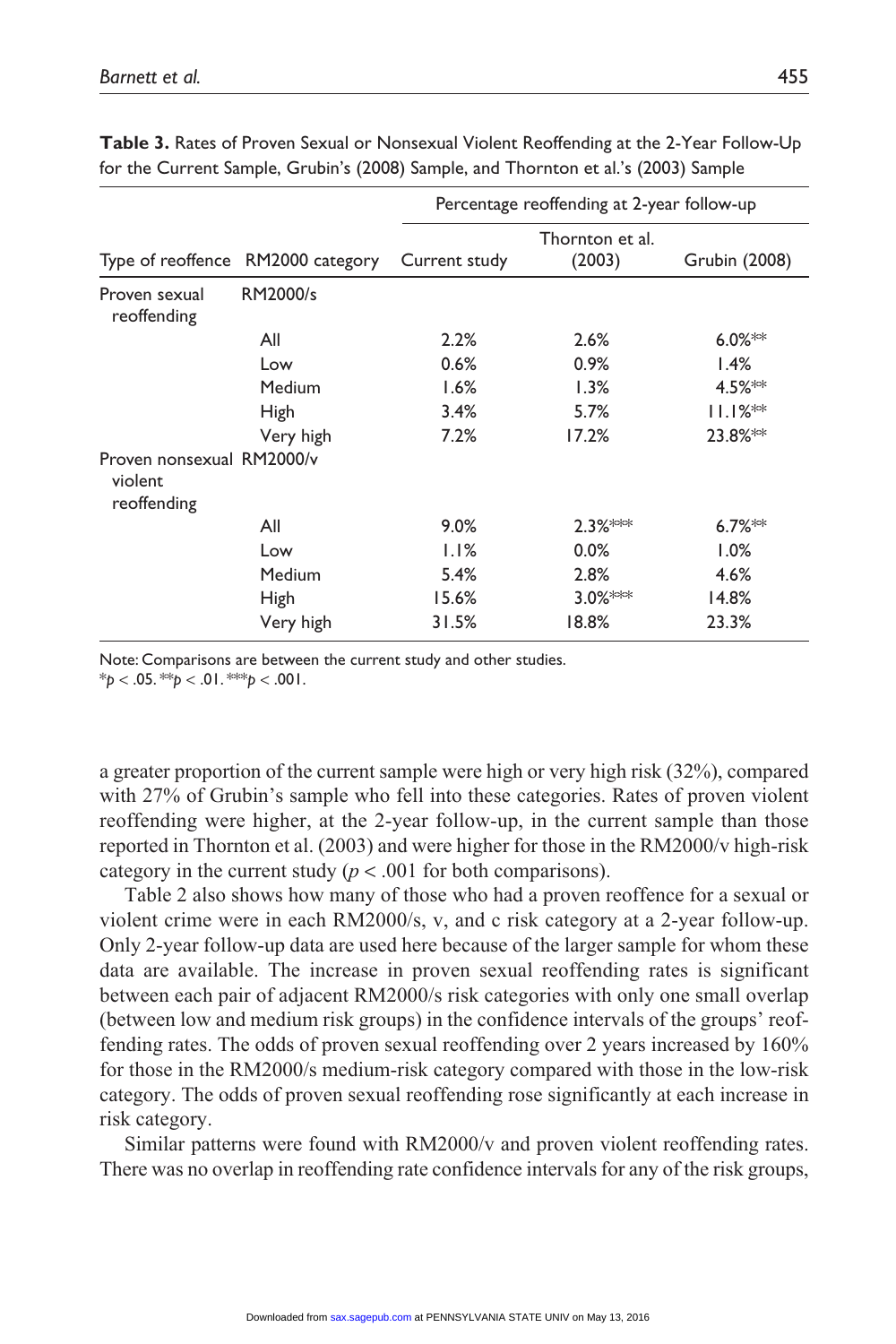|                                                                |      | RM2000/s    |            | RM2000/v    |            | RM2000/c    |
|----------------------------------------------------------------|------|-------------|------------|-------------|------------|-------------|
| Outcome                                                        | AUC. | 95% CI      | <b>AUC</b> | 95% CI      | <b>AUC</b> | 95% CI      |
| Proven sexual reoffending                                      | .68  | $.63 - .73$ | .54        | $.48 - .59$ | .62        | $.57 - .66$ |
| Proven nonsexual violent<br>reoffending                        | .60  | $.58 - 62$  | .80        | $78 - 82$   | .75        | $.73 - .77$ |
| Proven combined sexual<br>and nonsexual violent<br>reoffending | .62  | $.60 - 64$  | .75        | $.73 - .77$ | .73        | $.71 - .75$ |

**Table 4.** AUC for RM2000/s, v, and c for Proven Sexual, Nonsexual Violent, and Combined Sexual and Nonsexual Violent Reoffending, Respectively, at a 2-Year Follow-Up Period

Note:  $AUC = area$  under the curve statistics;  $Cl =$  confidence interval.

and the odds ratios indicate that those in a higher risk category were significantly more likely to be reconvicted of a violent offence within 2 years of being at risk than those in the adjacent, lower risk category. Indeed, the odds of proven violent reoffending over 2 years increased by more than 400% for those in a medium-risk category compared with those in the low-risk category. These findings are replicated with the RM2000/c categories and combined sexual and/or violent reoffending rates. As with the v scale, there was no overlap in confidence intervals for any of the c scale risk groups. The odds of combined reoffending over 2 years increased by almost 300% for those in the medium-risk category in comparison with those in the low-risk group.

Comparisons with other studies were not possible for the combined reoffending outcome. Grubin (2008) did not report combined reoffending rates, whereas Thornton et al. (2003) did so only for a follow-up of variable length, which averaged 3.7 years.

#### *Predictive Accuracy of RM2000/s and RM2000/v*

Receiver operating characteristic (ROC) analysis was used to establish the predictive accuracy of the RM2000/s, v, and c for different types of proven reoffending. The ROC charts the number of people correctly classified as recidivists against the number of people falsely classified as recidivists. The resulting statistic (the AUC) indicates the accuracy of the scale's classification of recidivists and is therefore a measure of how well a tool predicts relative risk (how well it is able to put people into distinct groups that differ in their reconviction rates). Absolute risk refers to the rates of recidivism attached to each risk group. AUCs do not tell us anything about how well a tool predicts absolute probabilities of recidivism. There is some debate in the literature about how to interpret AUCs. We follow the interpretation suggested by Rice and Harris (2005), and Douglas, Epstein, and Poythress (2008), where comparisons with Cohen's *d* suggest that an AUC value of 0.71 represents a large effect size and an AUC value of 0.64 represents a moderate effect size.

Table 4 shows the AUCs for the different scales for different proven reoffending outcomes. The AUC for the RM2000/s for proven sexual reoffending over a 2-year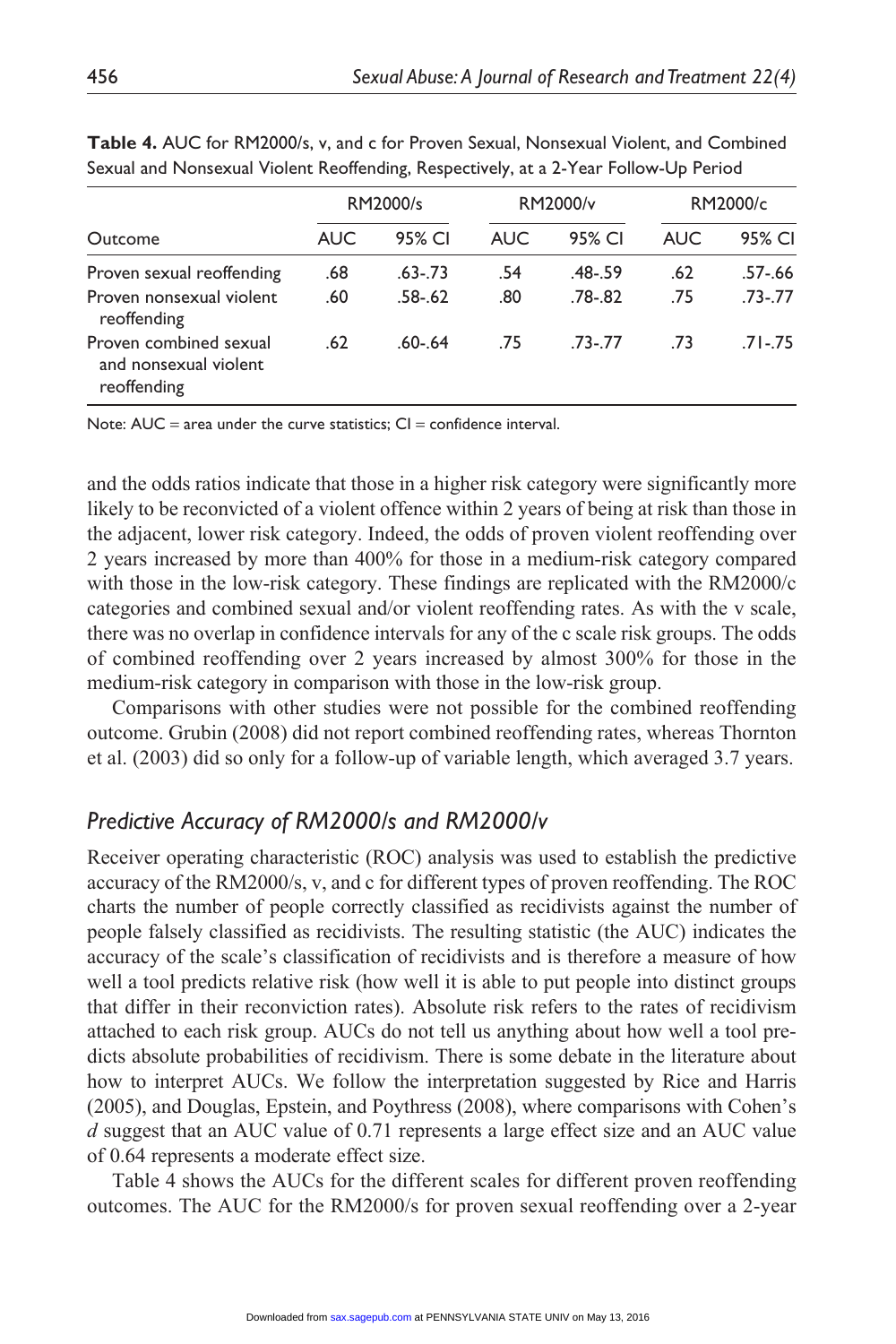

**Figure 1.** ROC curve based on RM2000/s and v categories and 2-year proven reoffending rates

follow-up period was .68, whereas for the combined reoffending outcome during that time, it was .62. This suggests that the RM2000/s has moderate predictive accuracy for proven sexual and combined sexual and/or violent reoffending. An additional AUC for 2-year proven sexual reoffending was also calculated for those for whom full RM2000/s scores were available. The AUC of the RM2000/s was  $.71 (N = 899)$ when the full scoring procedure was used and was .69 when the revised scoring procedure was used on the same sample. This suggests that the revised scoring procedure used in this study could lead to a slight underestimation of the predictive validity of the RM2000/s. AUCs for the 4-year follow-up sample are not reported for all groups due to the small number of reoffenders in this sample.

The AUC for RM2000/s for proven sexual reoffending was also calculated for a 2-year follow-up for those offenders for whom we also had 4-year follow-up data. In this case, at 2 years the AUC was .76, whereas for the same sample this increased to .78 at the 4-year follow-up.

The AUCs for the RM2000/v were large for both proven violent reoffending over a 2-year follow-period (.80) and for combined proven reoffending (.75). We repeated the same comparison of AUCs as conducted for the RM2000/s, comparing the AUCs at a 2- and 4-year follow-up period for those offenders for whom these data were available (to control for any differences in the sample that could affect the outcome). The AUC for violent reoffending at the 2-year stage was .75, whereas for the same offenders, this increased to .79 at the 4-year follow-up stage.

The AUC for the RM2000/c for combined proven reoffending over a 2-year follow-up period was .73, whereas for proven violent reoffending alone, it was .75.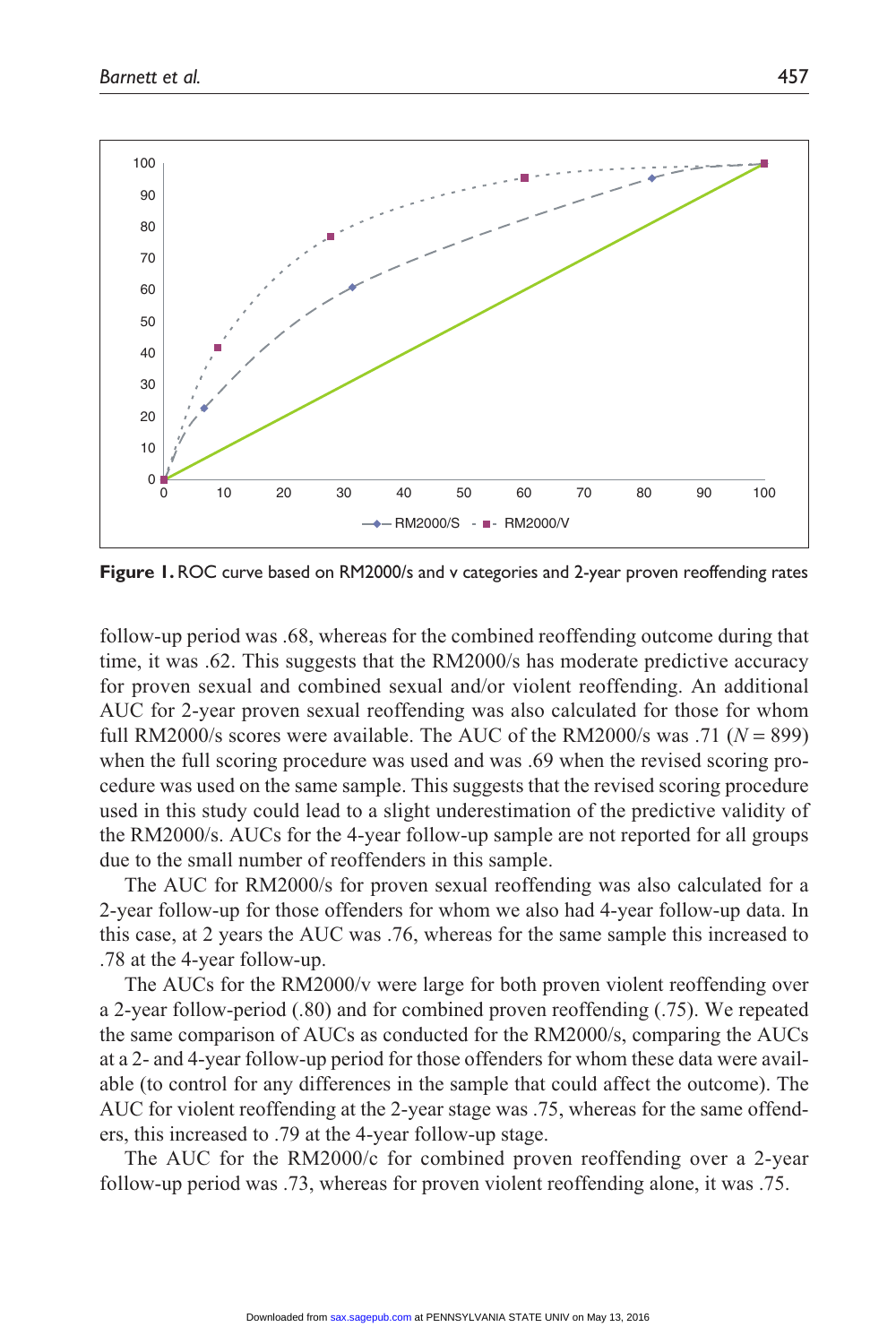

**Figure 2.** Kaplan-Meier survival curve of proven sexual reoffences over time by RM2000/s risk category

Figure 1 compares the sensitivity and specificity of the RM2000/s and v scales for reoffending within 2 years using data from Table 2. The low-risk RM2000/s group contained 19% of nonreoffenders, whereas for RM2000/v, it contained 40% of nonreoffenders. This indicates better specificity at the bottom end of the distribution for RM2000/v. The high- and very high-risk groups, combined, contained 61% of sexual reoffenders and 77% of nonsexual violent reoffenders, whereas the very high-risk groups only contained 23% and 42%, respectively. This indicates better sensitivity at the top end of the distribution for RM2000/v. These comparisons explain, in statistical terms, why the AUC of RM2000/v is considerably higher than that of RM2000/s. The specificity and sensitivity results may be helpful information for those responsible for targeting interventions and considering release decisions.

Survival analyses were conducted on both the RM2000/s and RM2000/v scales. Survival analysis allows a comparison of the different risk groups in relation to both their proven reoffending rate and the length of time that passed before they reoffended once they were at risk (time at risk). In survival analysis, an offender is followed until the end of the follow-up period (in this study that means until 6 months before the HOPNC data were extracted) or until (a) they commit a relevant reoffence which later leads to caution or conviction or (b) until some other significant event occurs that means the offender is no longer at risk (the earliest of the following events—reimprisonment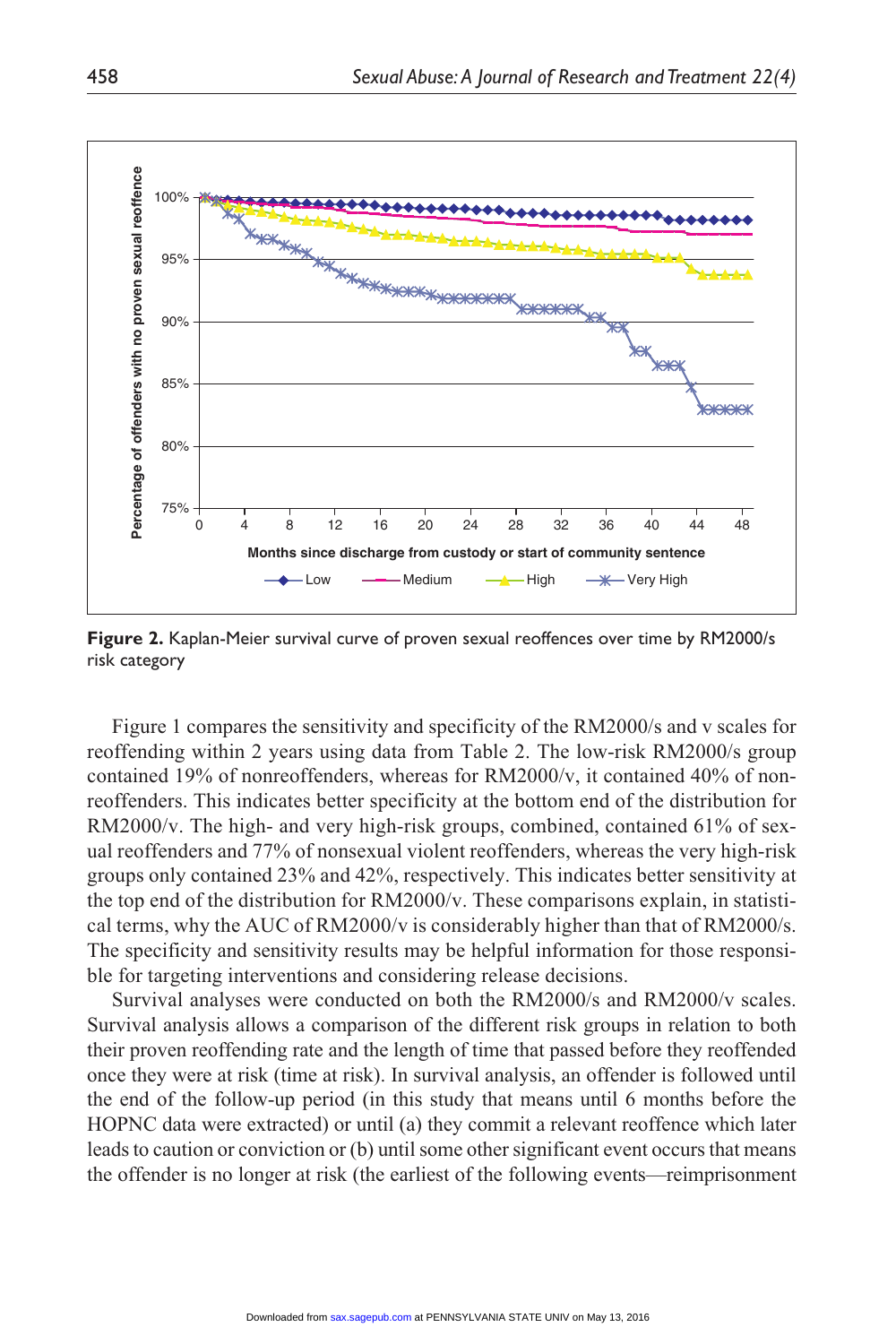

**Figure 3.** Kaplan-Meier survival curve of proven violent reoffences over time by RM2000/v risk category

for a nonrelevant offence, recall to prison, or imprisonment for any offence committed *before* the start of the follow-up period). Figure 2 shows that the rate of proven sexual reoffending varied between risk groups, with higher risk groups reoffending more quickly than lower risk groups. This difference was more pronounced in the very high-risk group, who reoffended more quickly and subsequently at a much higher rate for the entire follow-up period. Cox regression analysis was performed using RM2000/s risk level as the predictor variable and time to the perpetration of a proven sexual reoffence as the outcome. This indicated that RM2000/s risk level did significantly predict the hazard rate for proven sexual reoffending,  $β = 0.77$ ,  $SE = .07$ ,  $Exp(β) = 2.15$ ,  $p < .001$ .

Similarly, Figure 3 shows that the rate of proven violent reoffending varied between risk groups, with higher risk groups reoffending more quickly than lower risk groups. Again, this difference was more pronounced in the very high-risk group, who reoffend more quickly and subsequently at a much higher rate for the entire follow-up period. Cox regression analysis indicated that RM2000/v risk category was a significant predictor of time to proven nonsexual violent reoffending,  $β = 1.05$ ,  $SE = .04$ ,  $Exp(β) = 2.86$ ,  $p < .001$ . The much larger parameter estimates in the Cox regression of the RM2000/v scale suggests that the difference in proven reoffending rates between adjacent risk categories was more pronounced for the  $RM2000/v$  than  $RM2000/s$ , corresponding to the higher AUC value of RM2000/v.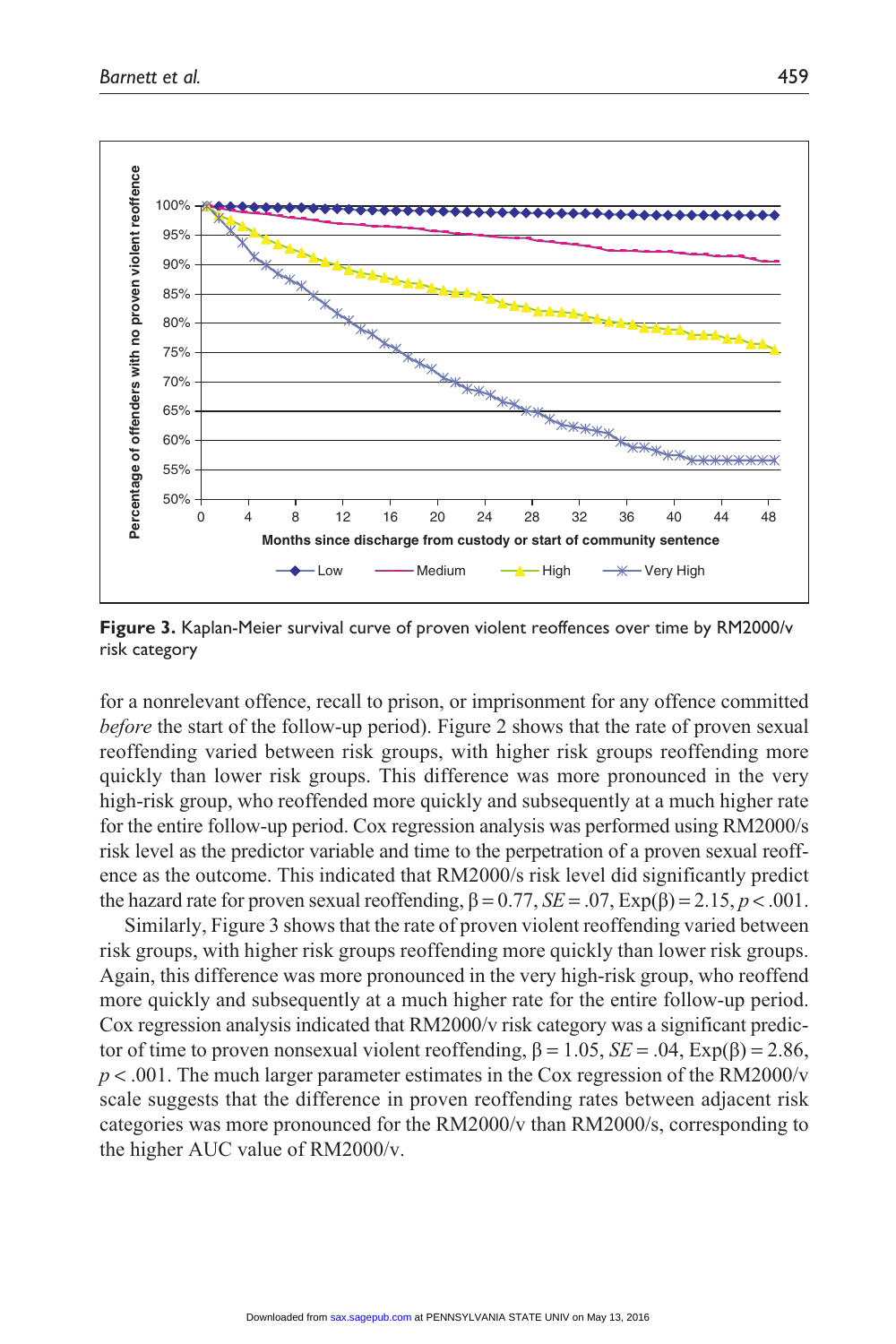| A DAPPY A SEC A DODON'L MA SA SHOULD UN TO SALD MORE OF SAMPA AND MULTULU THE HAND LINE OF LINE<br>ladie J. I wo-Teal |                          |                          |                                           |                                 |                         |                             |                |                                 |                                                |                                                                                                                                                                                                                                                                   |
|-----------------------------------------------------------------------------------------------------------------------|--------------------------|--------------------------|-------------------------------------------|---------------------------------|-------------------------|-----------------------------|----------------|---------------------------------|------------------------------------------------|-------------------------------------------------------------------------------------------------------------------------------------------------------------------------------------------------------------------------------------------------------------------|
| RM2000/s category                                                                                                     |                          | $\sum_{i=1}^{n}$         |                                           | Medium                          |                         | ri<br>三                     |                | Very high                       |                                                | ₹                                                                                                                                                                                                                                                                 |
| Offender group                                                                                                        | z                        | % reoffending            | z                                         | % reoffending                   | z                       | % reoffending               | z              | % reoffending                   | z                                              | % reoffending                                                                                                                                                                                                                                                     |
| offences only)<br>Adult victim (contact                                                                               | <b>DZ1</b>               |                          |                                           | $\frac{5}{1}$                   |                         |                             | 38             |                                 |                                                |                                                                                                                                                                                                                                                                   |
| offences only)<br>Child victim (contact                                                                               | 459                      |                          | $\frac{413}{670}$                         |                                 |                         |                             | 95             |                                 |                                                |                                                                                                                                                                                                                                                                   |
| Contact offence                                                                                                       | 629                      | 8450<br>0000             |                                           | $\frac{15}{15}$ $\frac{15}{21}$ | $\frac{15}{3} \times 8$ | $30 - 48$<br>$-16$<br>$-16$ |                |                                 | 756<br>1.557<br>2.3134                         | $\frac{17}{12}$ $\frac{16}{12}$ $\frac{16}{12}$                                                                                                                                                                                                                   |
| excluding Internet<br>Noncontact offence                                                                              | $\mathbf{\hat{z}}$       |                          | 46                                        |                                 |                         |                             | $\frac{6}{4}$  |                                 |                                                |                                                                                                                                                                                                                                                                   |
| offences)                                                                                                             |                          |                          |                                           |                                 |                         |                             |                |                                 |                                                |                                                                                                                                                                                                                                                                   |
| Internet offences                                                                                                     | <b>138</b>               | $\ddot{ }$ .             |                                           |                                 |                         | $\frac{\infty}{\cdot}$      |                |                                 |                                                | $\overline{4}$                                                                                                                                                                                                                                                    |
| 18-24 years old                                                                                                       | $\overline{\phantom{a}}$ |                          |                                           | 0.5                             |                         | 3.2                         | 26<br>86       | $\frac{1.5}{4.7}$               | 513<br>636                                     | 2.8                                                                                                                                                                                                                                                               |
| 24-35 years old                                                                                                       | $\overline{\phantom{a}}$ | $\bigg $                 |                                           |                                 |                         |                             |                |                                 |                                                | 2.5                                                                                                                                                                                                                                                               |
| 35-49 years old                                                                                                       | 425                      |                          |                                           |                                 |                         |                             |                |                                 |                                                |                                                                                                                                                                                                                                                                   |
| 50-59 years old                                                                                                       | 38<br>180<br>770         |                          | 237<br>2022<br>2023 - 2024<br>2024 - 2024 | 7.494                           | 13334565                | $3.4 - 7.32$                | 7993           | $30 - 5 - 50$<br>$30 - 50 - 50$ | $1,963$<br>$745$<br>$740$<br>$7021$<br>$3,925$ | $2.1$ $\geq$ $\geq$ $\geq$ $\geq$ $\geq$ $\geq$ $\geq$ $\geq$ $\geq$ $\geq$ $\geq$ $\geq$ $\geq$ $\geq$ $\geq$ $\geq$ $\geq$ $\geq$ $\geq$ $\geq$ $\geq$ $\geq$ $\geq$ $\geq$ $\geq$ $\geq$ $\geq$ $\geq$ $\geq$ $\geq$ $\geq$ $\geq$ $\geq$ $\geq$ $\geq$ $\geq$ |
| 60 years old or above                                                                                                 |                          |                          |                                           |                                 |                         |                             |                |                                 |                                                |                                                                                                                                                                                                                                                                   |
| Current offence is sexual                                                                                             |                          |                          |                                           | $\frac{1}{2}$ $\frac{1}{2}$     |                         |                             | 208            |                                 |                                                |                                                                                                                                                                                                                                                                   |
| Noncurrent sexual offence                                                                                             | $\overline{r}$           | $\overline{\phantom{a}}$ |                                           |                                 | 599                     |                             | $\frac{40}{5}$ |                                 |                                                |                                                                                                                                                                                                                                                                   |

Table 5. Two-Year Proven Sexual Reoffending Rares for Subgroups of Sexual Offenders, by RM2000/s Risk Caregory **Table 5.** Two-Year Proven Sexual Reoffending Rates for Subgroups of Sexual Offenders, by RM2000/s Risk Category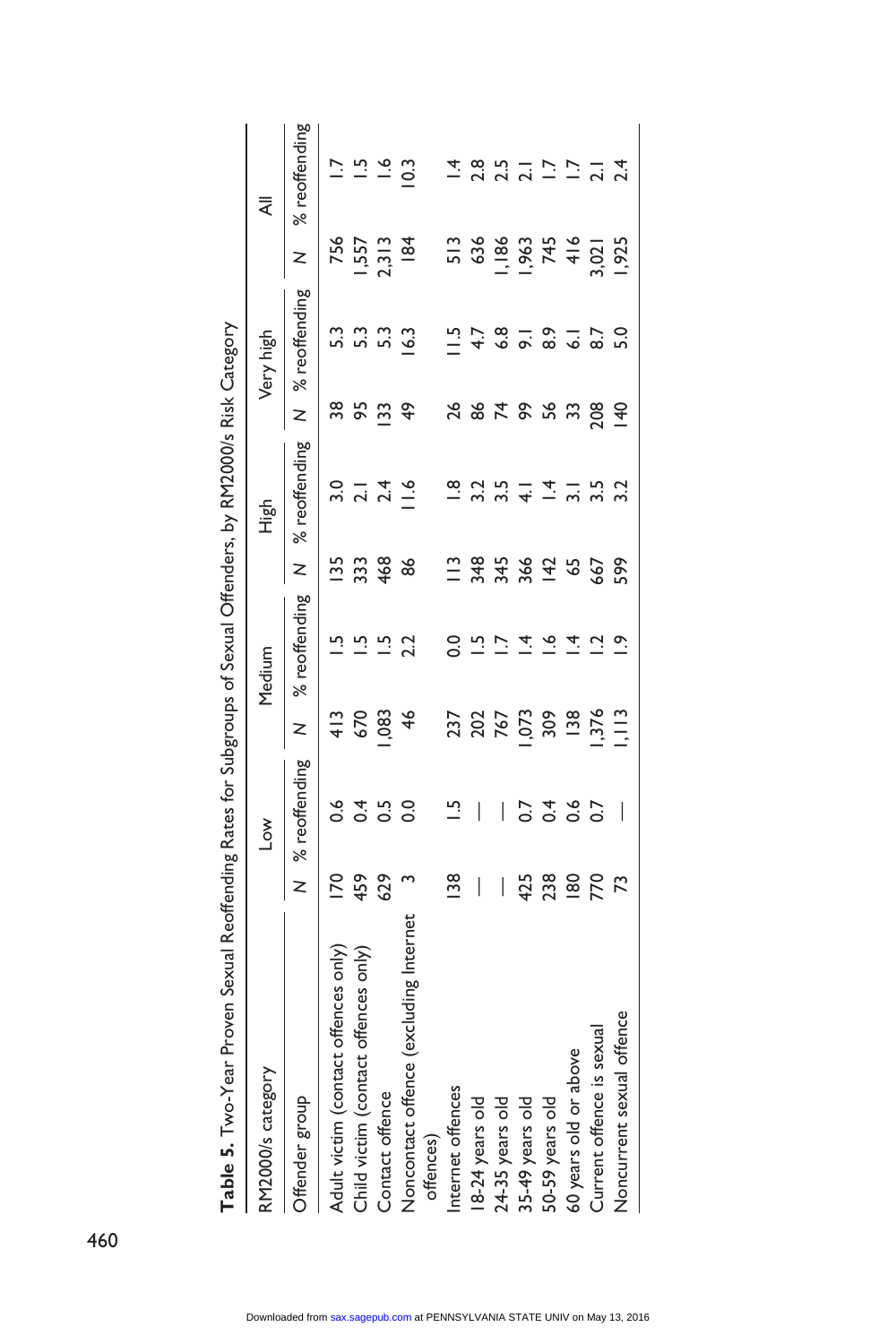## *Validity of the RM2000/s With Subgroups of Sexual Offenders*

The validity of the RM2000/s for different groups of sexual offenders was also examined. Table 5 shows the 2-year rates of proven sexual reoffending for different subgroups of sexual offenders. Again only 2-year rates are presented here due to the small subgroup sample sizes at 4 years. Those who had committed contact offences against an adult victim were compared with those who had committed a contact offence against a child (defined as anyone below 16, plus certain 16- and 17-yearolds where the offender is aged 18 or above, as indicated by the HOPNC offence code). Those who were convicted of a noncontact offence (excluding offences relating to downloading or possessing indecent images of children, which seem to be a qualitatively different sort of offence) were compared with contact offenders. Sexual offenders in different age bands were compared, to ascertain the predictive validity of the tool with younger and older offenders, and last, those whose current offence was not sexual but who had previous sexual convictions were compared with those whose current offence was sexual. AUCs for these subgroup were also calculated, to establish whether the predictive validity (in relation to relative risk) of the RM2000/s differs between subgroups. Independent two-sample *t* tests were conducted to determine whether there were any significant differences in the AUCs of the scales between subgroups of sexual offenders and are reported where differences were found (Gönen, 2007, describes the use of these tests for AUCs).

# *Contact Offences Against Adults Versus Contact Offences Against Children*

There was no significant difference in proven sexual reoffending rates between those who had been convicted of a contact offence against an adult and those who had committed a contact offence against a child at the 2-year follow-up ( $\chi^2 = 0.1$ ,  $p = .75$ ). Table 6 shows that the AUC of the RM2000/s for those with contact offences against adults in this time frame was moderate at .66, whereas for those with contact offences against children, it was .67. Table 5 indicates that, in each risk category, the rates of proven sexual reoffending were equivalent for those who had committed a contact offence against an adult and those who had offended in this way against children. Taken together, these findings suggest that the RM2000/s is moderately predictive of relative risk for both groups of contact offenders and that absolute rates of recidivism are the same for both groups at the 2-year follow-up point.

The same was not true when proven violent reoffending was examined. Two-year rates of proven violent reoffending were higher in the group who had committed a contact offence against an adult (6.5%) than for those whose index offence related to a contact offence against a child (3.3%), suggesting that they differ in absolute rates of recidivism ( $\chi^2$  = 12.6, *p* < .001). However, the RM2000/v is a good measure of the relative risk of both of these groups; the AUC for this scale at the 2-year follow-up for the contact offence against an adult group was moderate to high  $(AUC = .73)$  and was even better for those whose index offence related to a contact offence against a child  $(AUC = .84), t(1) = 5.44, p = .02.$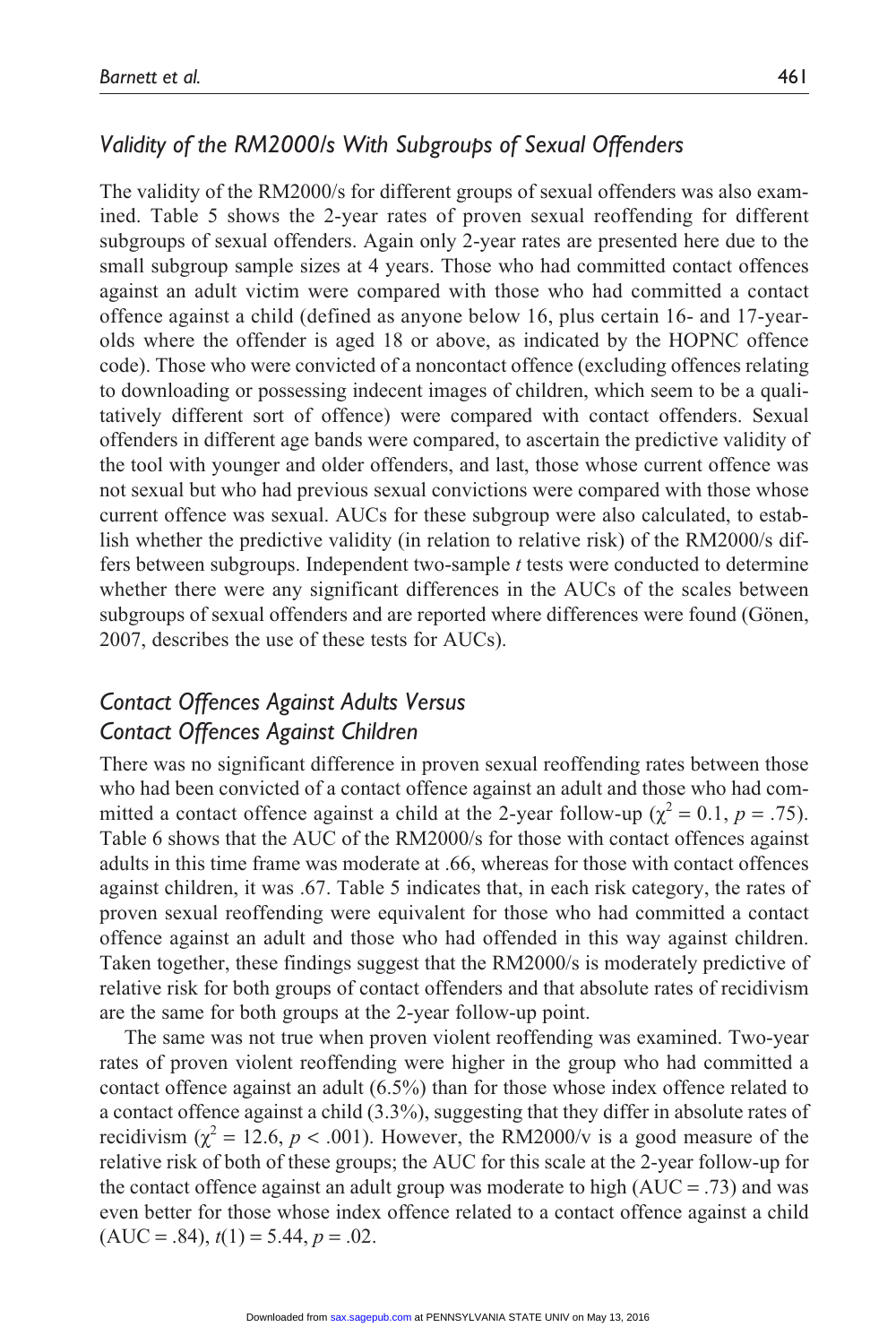|                                     |            | RM2000/s    |            | RM2000/v    |            | RM2000/c    |
|-------------------------------------|------------|-------------|------------|-------------|------------|-------------|
| Group                               | <b>AUC</b> | 95% CI      | <b>AUC</b> | 95% CI      | <b>AUC</b> | 95% CI      |
| All                                 | .68        | $.63 - .73$ | .54        | $.48 - .59$ | .62        | .57-.66     |
| Current/noncurrent                  |            |             |            |             |            |             |
| Current sexual offence              | .72        | .66-.78     | .80        | .75-.84     | .73        | $.69 - .77$ |
| Noncurrent sexual offence           | .60        | $.53 - .68$ | .69        | $.66 - .72$ | .64        | $.61 - .67$ |
| Type of current offence             |            |             |            |             |            |             |
| All contact offenders               | .67        | .58-.75     | .80        | $.76 - .85$ | .71        | $.68 - .76$ |
| Contact offences against adults     | .66        | $.52 - .79$ | .73        | $.66 - .81$ | .69        | $.62 - .76$ |
| Contact offences against children   | .67        | $.57 - .77$ | .84        | .79-.89     | .73        | .68-.79     |
| Noncontact (non-Internet) offenders | .65        | $.55-.75$   | .47        | $.30 - .63$ | .58        | $.46 - .68$ |
| Internet offenders                  | .70        | $.43 - .97$ |            |             | .73        | $.52 - .94$ |
| Age of offender                     |            |             |            |             |            |             |
| $18-24$                             | .60        | $.49 - .71$ | .79        | $.75 - .83$ | .73        | $.69 - .77$ |
| $25 - 34$                           | .62        | $.53 - .72$ | .71        | .67-.75     | .64        | $.60 - .68$ |
| 35-49                               | .70        | $.62 - .78$ | .80        | $.77 - .83$ | .71        | $.68 - .74$ |
| 50-59                               | .72        | .58-.85     | .82        | $.72 - .91$ | .75        | $.67 - .83$ |
| $60+$                               | .72        | $.54 - .91$ | .52        | $.39 - .64$ | .65        | $.53 - .78$ |
|                                     |            |             |            |             |            |             |

**Table 6.** AUC for RM2000/s, v, and c for Proven Sexual, Nonsexual Violent, and Combined Sexual and/or Nonsexual Violent Reoffending, Respectively, at a 2-Year Follow-Up Period, for Different Subgroups of Sexual Offenders

Note: AUC = area under the curve statistics:  $CI =$  confidence interval.

Table 6 indicates moderate predictive validity for the RM2000/c for proven sexual or violent reoffending for those with a contact offence against an adult  $(AUC = .69)$ and even better for those with a contact offence against a child  $(AUC = .73)$ . Due to the differences in proven violent reoffending described above, the absolute risk of combined reoffending differed between the groups, with 2-year rates of 8.1% for contact adult offenders and 4.7% for contact child offenders ( $\chi^2 = 10.7$ , *p* = .001).

## *Noncontact Offences Versus Contact Offences*

The proven sexual reoffending rate of those convicted of a noncontact offence (excluding those convicted of possessing indecent images of children) was significantly higher than that of the contact offenders in our sample at the 2-year follow-up stage, at 10.3% versus 1.6% ( $\chi^2$  = 59.2, *p* < .001), indicating a difference in the groups' absolute risk of recidivism.

However, the low-risk group of any other noncontact offenders comprised only three people; this is an artefact of the revised scoring system applied to those in the OASys sample. All noncontact non-Internet offenders in the OASys sample were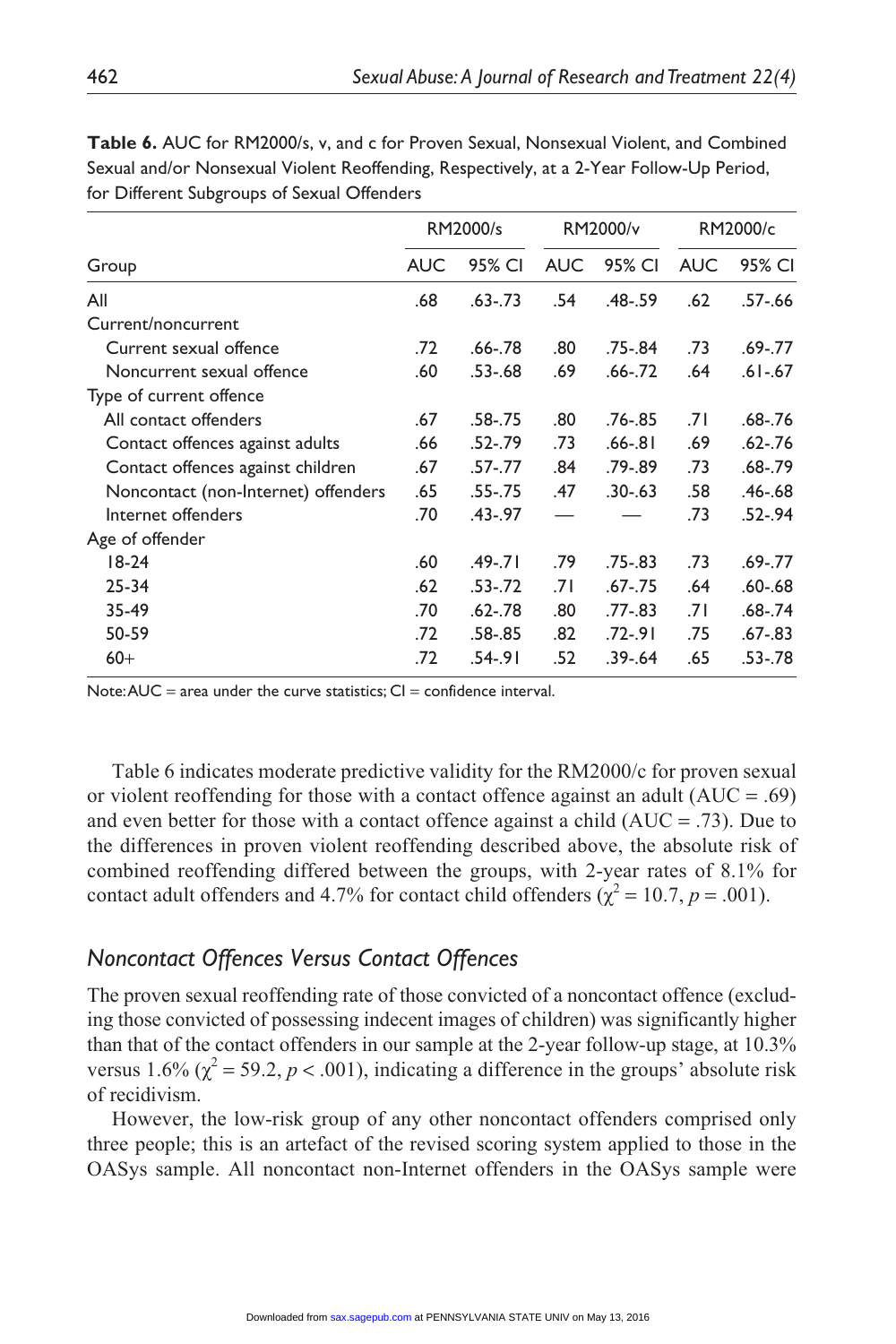raised one risk category at Step 2 by virtue of their current offence. The three low-risk noncontact offenders were ISMG cases who were low at Step 1 and had none of the other three risk factors used in the full Step 2 scoring procedure. Although these two groups differed in their absolute risk of recidivism, the RM2000/s appeared to work moderately well for both groups as a measure of relative risk. The AUCs for proven sexual reoffending at the 2-year follow-up were .65 for those convicted of any other noncontact sexual offence and .67 for those with a contact offence.

However, the converse was true when proven violent reoffending was the outcome of interest. Whereas absolute rates of violent reoffending were similar for contact (4.3%) and noncontact offenders (3.3%) at the 2-year follow-up point, the relative predictive validity of RM2000/v was high for the former group  $(AUC = .80)$  and very poor and significantly worse for the latter group  $(AUC = .47)$ ,  $t(1) = 15.26$ ,  $p < .001$ . As would be expected, we found a similar pattern in the AUCs for the RM2000/c for combined reoffending; with the RM2000/c obtaining an AUC of .72 with the contact offenders (who had a 5.8% rate of combined reoffending at 2 years) and .58 with the noncontact offenders (whose combined proven reoffending rate was 13.0% at 2 years). The difference in AUCs was significant— $t(1) = 5.42$ ,  $p = .02$ . Further examination showed that the age component of RM2000/v was negatively predictive for the noncontact group: all of this group's violent recidivists were aged 35 or above.

#### *Those With an Internet Sexual Offence*

There were no differences between the proven sexual reoffending rates of those whose index offence related to the Internet (coded here as those with an offence of making or possessing indecent images of children, as most of these offences relate to the use of the Internet), at the 2-year follow-up, and those who committed a contact offence (at 1.4% and 1.6%, respectively). The AUC for the RM2000/s for proven sexual reoffending over a 2-year follow-up period for offenders who were convicted of offences of making or possessing indecent images of children (*N* = 513) was .70, tentatively indicating moderate predictive accuracy for relative risk with this group. The equivalent AUC using the standard RM2000/s scoring rules remained at .70 (95%  $CI = 0.43-0.98$ ). This group included only seven reoffenders, causing wide confidence intervals which limit the reliability of these results. There were only two (0.4%) proven violent reoffenders in the Internet offender group at the 2-year follow-up. Given this very low absolute risk of proven violent reoffending, an AUC was not calculated for the RM2000/v. Similarly, with just nine sexual and/or violent reoffenders, the ROC analysis for the RM2000/c, which indicated a large effect with Internet offenders, must be treated with caution.

## *Older and Younger Offender Groups*

To establish whether the RM2000/s's predictive accuracy was affected by age, we calculated the AUCs of the RM2000/s for those in different age bands. At the 2-year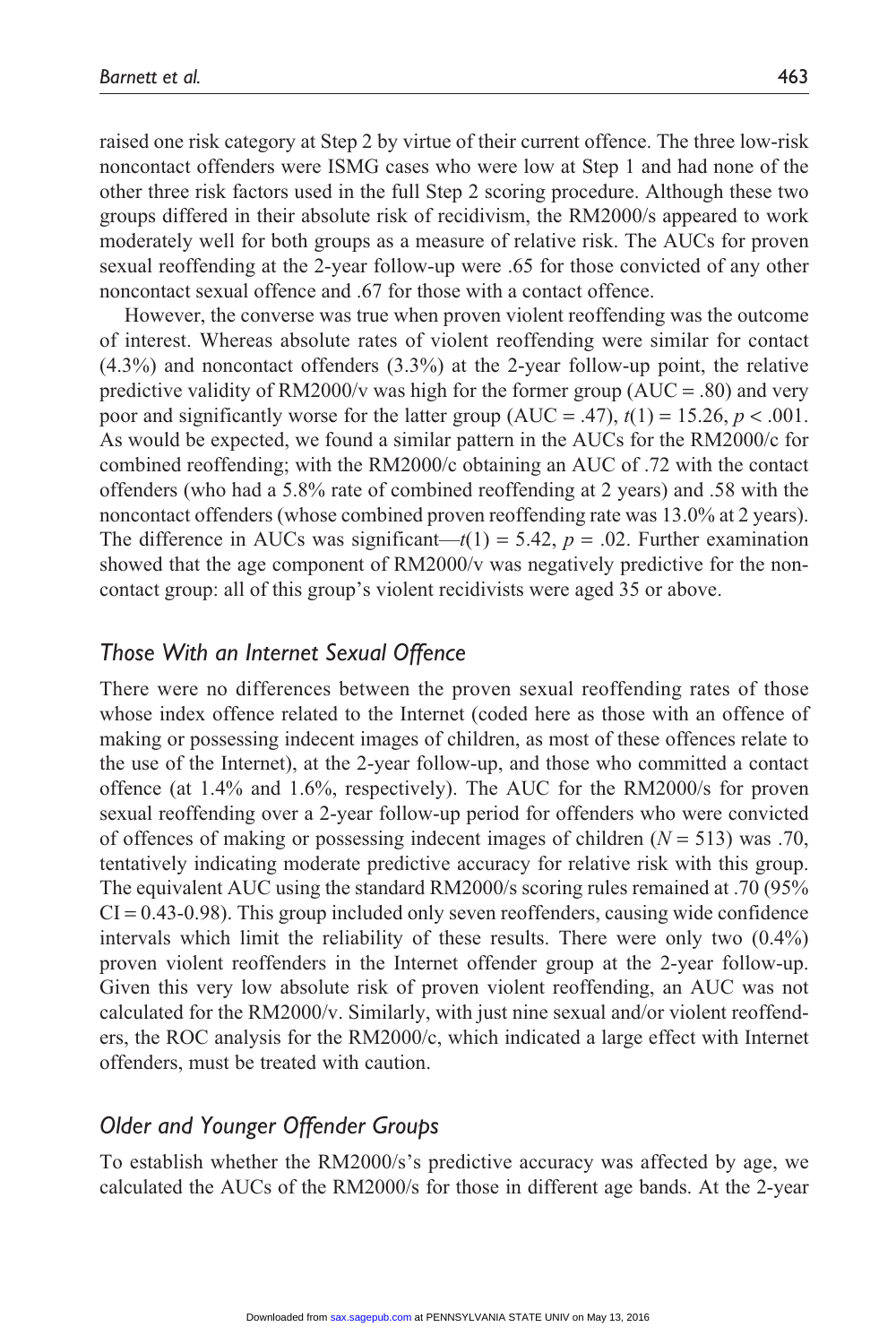follow-up period, the AUC for those offenders from 18 to 24 years of age and those 25 to 34 years old indicate poor predictive accuracy with these younger groups (see Table 6). Using the same follow-up period, the AUCs increased (although not significantly) for those aged 35 to 49, 50 to 59, and those above 60, indicating that the RM2000/s had a large effect with the oldest groups of offenders in the sample. RM2000/s scoring rules ensure that all offenders below 35 are rated at least medium risk, meaning this group can only be assigned to one of three rather than four RM2000/s risk categories. Restriction of range reduces relative risk, which is why we find poorer predictive accuracy for this group (see also Hanson, 2008). The absolute risk within categories, however, was remarkably consistent across age groups.

Rates of proven violent reoffending, however, varied markedly across the age groups; the 18- to 24-year-olds had a 2-year rate of 16.5% proven violent offending compared with 11.7% for the 25- to 34-year-olds, 8.9% for the 35- to 49-year-olds, 2.7% for the 50- to 59-year-olds, and 1.7% for those aged 60 or above. Although the AUCs of the RM2000/v scale were moderate for most of these groups, it was poor for those above 60, at .52 (see Table 6). The AUCs for the 25- to 34-year and above-60 age bands were significantly poorer than the AUC for the 18- to 24-year age band  $t(1) = 6.21, p = .01$  and  $t(1) = 15.64, p < .001$ , respectively.

Accordingly, rates of proven combined sexual and/or violent reoffending decreased with age, from 18.4% for 18- to 24-year-olds to 3.1% for those above 60. The AUCs for the RM2000/c ranged from moderate to large for people of different ages, suggesting that the RM2000/c is a reasonable predictor of relative risk across different age groups (see Table 6). The only significant difference in AUCs for the RM2000/c was that the AUC was significantly better for the 18- to 24-year-olds than for the 25- to 34-yearolds,  $t(1) = 8.83, p = .003$ .

# *Those With an Index Sexual Offence Versus Those With Only Previous Convictions for Sexual Offences*

Given that a number of the previous studies examining the predictive accuracy of the RM2000 have used samples consisting exclusively of those whose index offence was sexual in nature, we examined whether the RM2000/s, v, and c work as well for those whose current offence was not sexual but who had previous convictions for sexual offences (termed *noncurrent sexual offenders*). The two groups' absolute risks of proven sexual reoffending were similar at the 2-year follow-up as 2.1% of those whose current offence was sexual had a proven sexual reoffence in this time, compared with 2.4% of the noncurrent sexual offenders. However, RM2000/s was a poorer measure of relative risk for the latter group. At the 2-year follow-up period, its AUC for current sexual offenders was large, whereas its AUC for noncurrent sexual offenders was poor and significantly lower,  $t(1) = 5.53$ ,  $p = .02$ .

Absolute rates of proven violent reoffending were significantly different in these groups, with 3.6% of the current sexual offenders having a proven violent reoffence within 2 years of being at risk, compared with 17.5% of the noncurrent sexual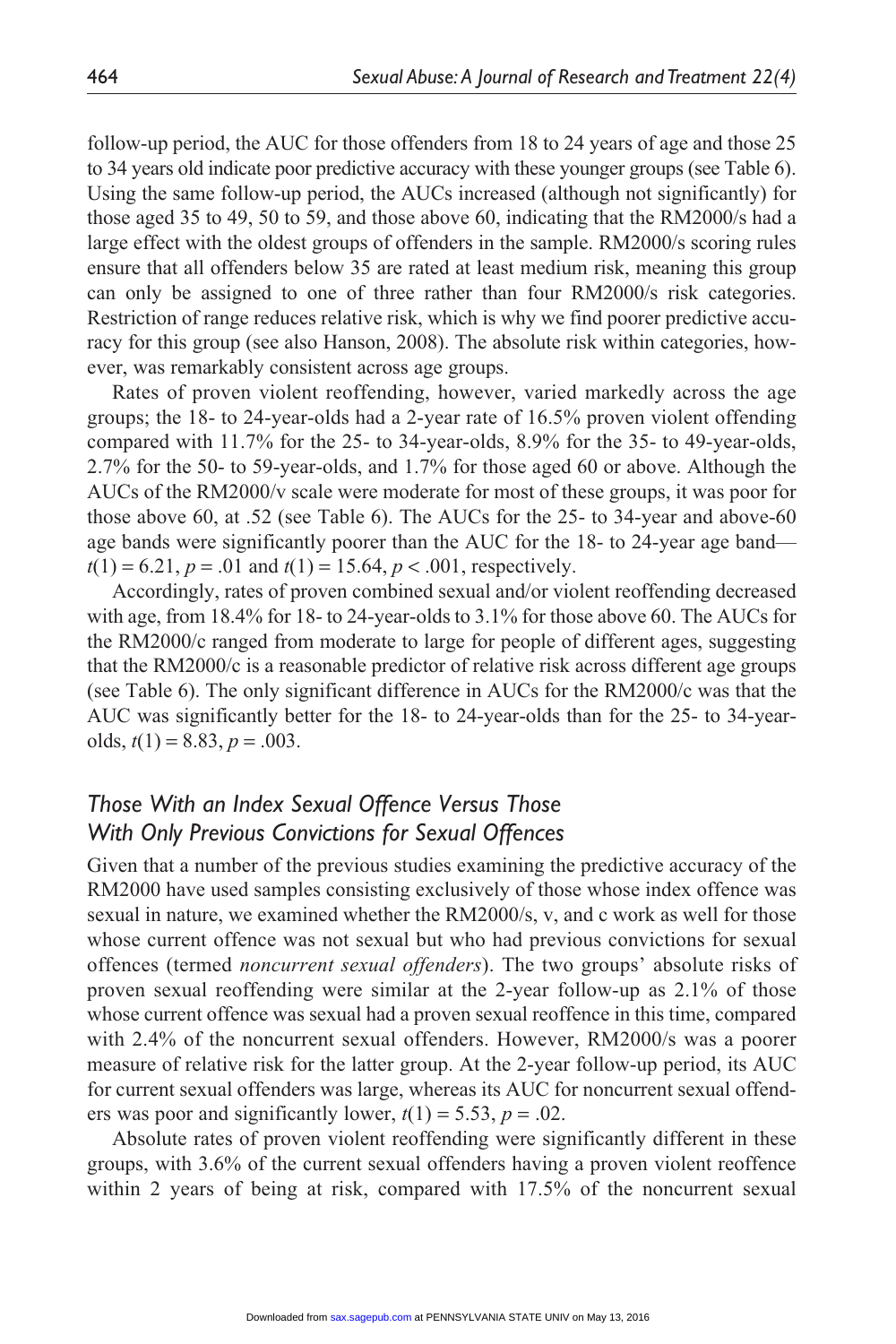offenders. ROC analyses indicate that the RM2000/v had a large AUC with current sexual offenders but was a moderate and significantly worse for noncurrent sexual offenders, *t*(1) =17.23, *p* < .001.

A similar pattern was found when combined proven reoffending was examined. Absolute rates of combined reoffending differed significantly ( $\chi^2$  = 230.5, *p* < .001) between current (5.5%) and noncurrent (19.3%) sexual offenders at the 2-year follow-up, and the RM2000/c was a better measure of relative risk for the current sexual offenders than for the noncurrent sexual offenders,  $t(1) = 14.4$ ,  $p < .001$ .

## **Discussion**

This study found that the RM2000/s had moderate predictive accuracy as a measure of relative risk, with a range of sexual offenders, suggesting that it is a robust tool that produces moderately reliable results across this heterogeneous group. The tool's ability to measure relative risk refers to its ability to classify offenders into groups that differ in their absolute rate of reoffending. We did not examine the ability of the scales to predict absolute risk, which is the actual rate of reoffending expected from those in each risk category. ROC analysis (which measures ability to determine relative risk) of the RM2000/s produced a lower AUC (.68) at 2 years than has been reported in previous studies; RM2000/s had an AUC of .75 in the Thornton et al. (2003) study and .73 with Grubin's (2008) Scottish sample. However, the current finding is in keeping with the results of Hanson and Morton-Bourgon's (2009) meta-analysis of the accuracy of risk assessments with sexual offenders, which found that this scale had a mean *d* of 0.67 (which equates to an AUC of .68; Rice & Harris, 2005) across 10 studies. The RM2000/v had the same level of predictive accuracy, as measured using ROC analysis, with the current sample  $(AUC = .80)$  as the Thornton et al. (2003) sample. The AUC of the RM2000/v with Grubin's (2008) Scottish sample was broadly similar ( $AUC = .78$ ) and in a recent meta-analytic study was considerably worse (mean *d* = 0.62, AUC = .67; Hanson & Morton-Bourgon, 2009). A similar pattern emerges for the RM2000/c, which also performed equally well in the current study  $(AUC = .73)$  and the original validation sample  $(AUC = .74;$  Thornton et al., 2003). As with the RM2000/v, the c scale performed more poorly in the Hanson and Morton-Bourgon (2009) study, which reported the RM2000/c to have a mean *d* of 0.75 (AUC of .70) across five studies.

We suggest that some of these discrepancies could result from the composition of the samples used in these studies. The samples used in the original validation (Thornton et al., 2003) and in Grubin's (2008) study consisted of those whose index offence was either defined as sexual based on the legal definition of the conviction or by the underlying sexual motivation of a nonsexual criminal conviction. In contrast, as well as including those who met the criteria for the former studies, the current study included offenders whose current offence was nonsexual, either in legal definition or motive but who did have a previous caution or conviction for a sexual offence. The absolute rate of proven violent reoffending (10.2% over a 4-year follow-up) in the current study was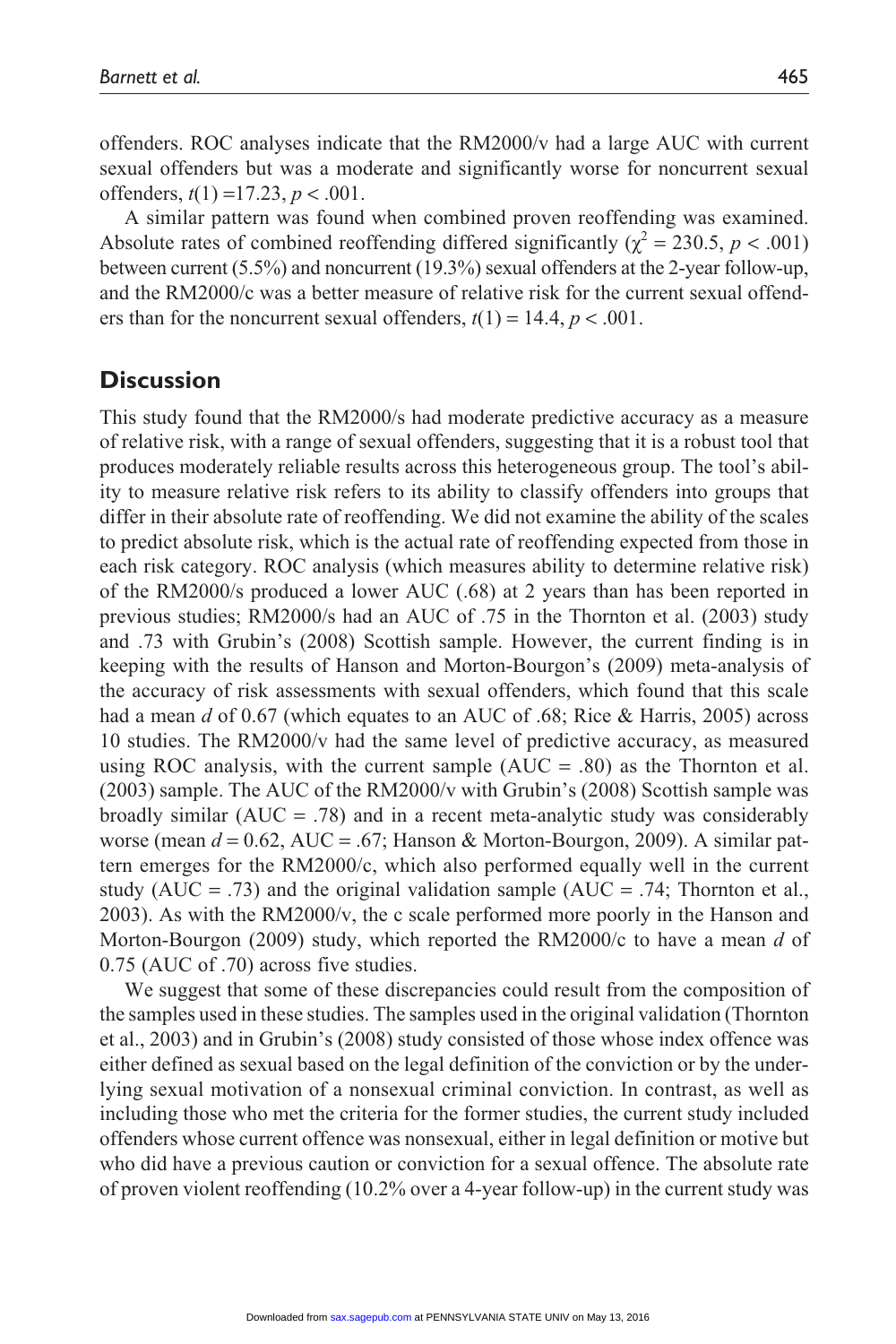almost twice that of the rate of proven sexual reoffending (5.5% over the same time period). In both the Thornton et al. (2003) and Grubin (2008) studies the reported rates of violent reconviction were roughly equal to the rates of sexual reconviction, suggesting that the samples used in these two studies were qualitatively different to those in the current study. The inclusion of those whose index offence is nonsexual means that it is likely that the current sample consists of a higher proportion of "generalist" offenders, for whom sexual offending is part of a general criminal lifestyle. Conversely the earlier studies are likely to have consisted of a higher proportion of sexual "specialists": that is, people whose every offence is sexually motivated. The differences in predictive accuracy of the RM2000/s found in these studies may, therefore, be a result of the differences in the samples used. Certainly our results indicate that the RM2000/s had better relative predictive validity with those in the sample whose current offence was sexual than for those who had a noncurrent sexual offence and may have a more general antisocial orientation. Very few noncurrent offenders could be classified as low risk because their overall criminal records increased their risk on Step 1 of the RM2000/s, and the resultant narrowing of the range of risk categories that this group could fall into can, as previously noted, lower AUCs. However, these differences in sample composition do not easily explain why those in Grubin's (2008) study had a significantly higher 2-year rate of proven sexual reoffending than the current sample. It will be of interest to see whether this difference persists over a longer follow-up. The relationship between changes in a sample's recidivism base rate and in the absolute rates of recidivism in each risk category has been considered (Harris & Rice, 2007; Mossman, 2006) but is not yet fully understood.

A related issue is that the RM2000/v predicted 2-year combined sexual and violent reoffending as (or slightly more) effectively as the RM2000/c (AUC = .75 for RM2000/v, and .73 for RM2000/c; confidence intervals overlap). Our results indicate that proven violent reoffending was far more frequent at the 2-year point among noncurrent  $(17.5\%)$  than current sexual offenders  $(3.6\%)$ , whereas proven sexual reoffending rates were similar across both groups (2.4% and 2.1%, respectively). Therefore, this study's inclusion of noncurrent sexual offenders has led to the dominance of proven violent reoffending, and thus the v scale, among all proven harmful reoffending outcomes. Again this could indicate that the RM2000/c makes a more worthwhile contribution when used with sexual specialists, whereas the RM2000/v appears to be more useful when used with those who are more generally criminal.

The study also examined whether recidivism rates, that is, absolute risk, differed between various subgroups. The absolute recidivism rates did not vary within risk category based on variation in the age of the victims (rapists, child molesters) or the age of the offender, findings which are not consistent with previous research. However, this study employed a different definition of *child victim* than has been used previously, defining a child as anyone below 16. It may be that key differences emerge between those who offend against prepubescent children and those who offend against adolescents, which would explain this finding. Further examination of these two groups of offenders would help to establish whether they are substantively different. The fact that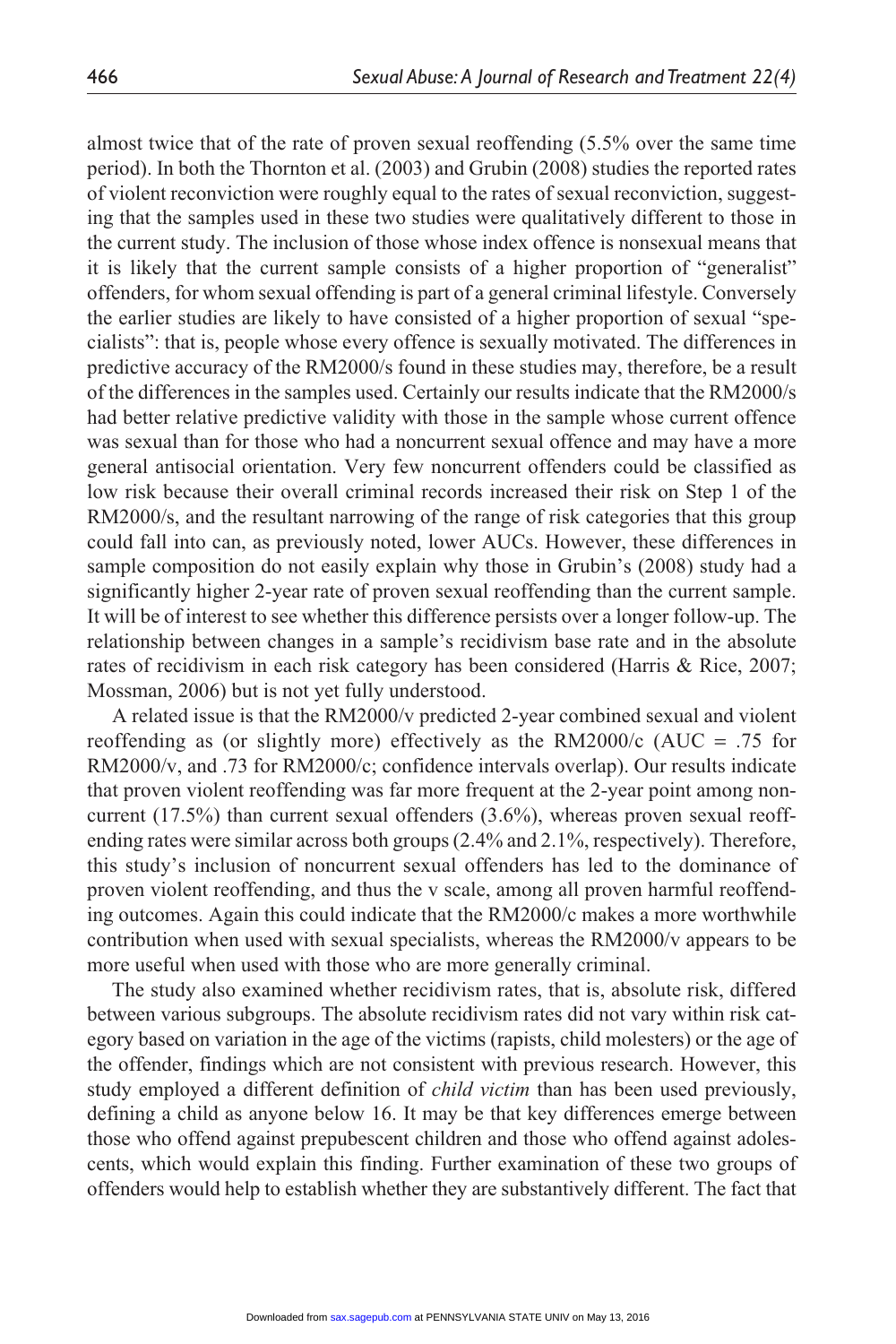this study failed to find any substantive differences between the proven sexual reoffending rates of those in different age groups (a finding which is of some practical importance and is contrary to the findings of other studies) may be related to the current sample's inclusion of noncurrent sexual offenders. Rates of proven violent reoffending were far higher for the offenders in the younger age bands, with 2-year rates starting at 16.5% at age 18 to 24 and dropping with each ascending age category to just 1.7% for those above 60. This suggests that age is more influential in violent reoffending than sexual offending.

The absolute sexual recidivism rates varied significantly within risk category between contact and noncontact offenders. Noncontact offenders whose offences did not relate to possession of indecent images of children had a much higher rate of proven sexual reoffending (10.3%) than the other offender subgroups in the sample, whose sexual reoffending rates ranged from just 1.5% to 2.8% at the 2-year follow-up stage. This suggests that RM2000/s could underestimate the risk of recidivism posed by the noncontact, non-Internet group. However, this finding has come from a small sample of non-Internet noncontact offenders  $(N = 184)$ ; therefore, further examination of the patterns and rates of reoffending of this group is necessary before any firm conclusions can be drawn.

This study also briefly examined the predictive accuracy of the RM2000/s with Internet offenders, a (relatively) new group of sexual offenders. This study suggests that the RM2000/s, scored conservatively using the revised scoring procedures, as is currently advised in the manual (omitting the stranger and noncontact items from the scoring for those whose sexual offending history relates only to Internet offences), has moderate predictive accuracy for relative risk with this population. However, it must be emphasized that all Internet-only offenders in the sample were solely scored on Step 1 of the RM2000/s, not using the full RM2000/s scoring procedure, and very few of this subgroup were proven sexual reoffenders. This weakens the confidence we can place in these findings. The sample in this study included some Internet offenders who also had other sexual offences in their history, and therefore who may be more like prototypical sexual offenders than those whose offending is confined to downloading and sharing indecent images of children on the Internet. The authors have examined this latter group in more depth in a study of the validity of RM2000/s with Internet offenders (Wakeling, Howard, & Barnett, in press).

The relatively low base rates of proven sexual recidivism found in this study are in keeping with the findings of Hanson et al. (2010) who reported that routine correctional samples yielded lower base rates of sexual recidivism than preselected high-risk samples (e.g., samples consisting of those directed to civil commitment measures). The 4-year proven sexual reoffending rates ranged from 0.7% of the low-risk group to 27.3% of the very high-risk group. Given that these rates inevitably underestimate the true rates of sexual reoffending, this seems to be a meaningful distinction, and one on which decisions about resource allocations could usefully be based. The low 2-year rates, however, showed more limited discriminatory power, ranging from 0.6% to 7.2%, respectively. This suggests that the real value of RM2000/s may not be realized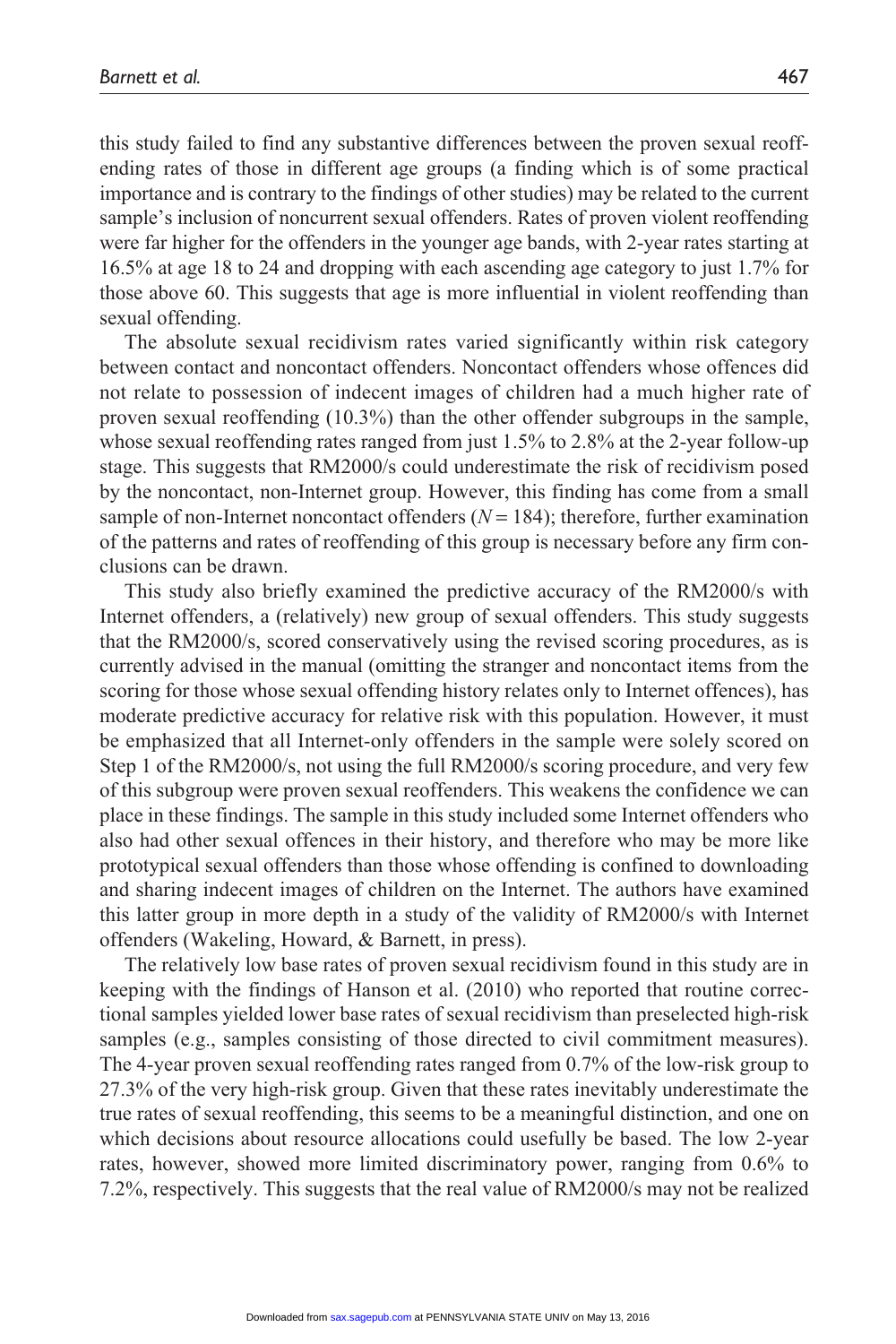immediately and that it would be used to best effect to assess risk of mid- to longer term, rather than shorter term, reoffending.

The present study found the RM2000/v scale to have very good accuracy as a predictor of relative risk of violent reoffending in this large sample of sexual offenders. It would be interesting to further examine this scale's predictive accuracy among nonsexual violent offenders. The absolute risk of proven violent reoffending, however, appears to differ across subgroups of offenders, suggesting that the RM2000/v is not a reliable measure of absolute risk. The same applies to the RM2000/c.

There are a few limitations to this study which need to be highlighted. First, in common with other validation studies, the full RM2000/s scale could not be scored for the whole sample. Our best estimate is that 21% of offenders in the OASys sample were misscored, resulting in a likely net 11% being raised a risk category. This may have reduced our estimates of the predictive accuracy of the tool. RM2000/s ratings will be collected routinely through OASys following an update of its operational IT system, scheduled for 2011; research data quality should therefore eventually improve. Second, recall information was not available for the whole of the custodial sample (this information was sought for approximately 90% of the sample), which might have had the effect of lowering the observed reoffending rates.

In summary, the RM2000/s scale demonstrates moderate AUCs when predicting the relative risk of proven sexual reoffending in a population of convicted sexual offenders in England and Wales, despite likely underestimation of its predictive validity due to the study's scoring procedure. The RM2000/v scale has large AUCs when predicting relative risk of violent reoffending with this group. The RM2000/c scale also demonstrates large AUCs when predicting sexual and violent reoffending among this group of sexual offenders. The results suggest that the RM2000 scales are valid for use with this particular population. The RM2000/s and v risk categories reliably distinguish those at higher risk of reoffending from those at lower risk, across all four risk bands, and these risk bands have good sensitivity and specificity. This study supports the use of the RM2000/s and v scales as a method of screening offenders for the purpose of directing valuable resources to those presenting a higher risk of reoffending.

Once a larger 5-year follow-up sample is available, it would be useful to compare the properties of the RM2000/s with an English population to those found with the Scottish sample in Grubin (2008). This would allow examination of how consistently the RM2000 performs across different populations of offenders. In addition, a larger sample for a longer follow-up would allow comparison of the validity of the RM2000 over time and, particularly, would allow better comparison of base rates of offending for those in different risk groups.

#### **Declaration of Conflicting Interests**

The author(s) declared no potential conflicts of interest with respect to the authorship and/or publication of this article.

#### **Funding**

The author(s) received no financial support for the research and/or authorship of this article.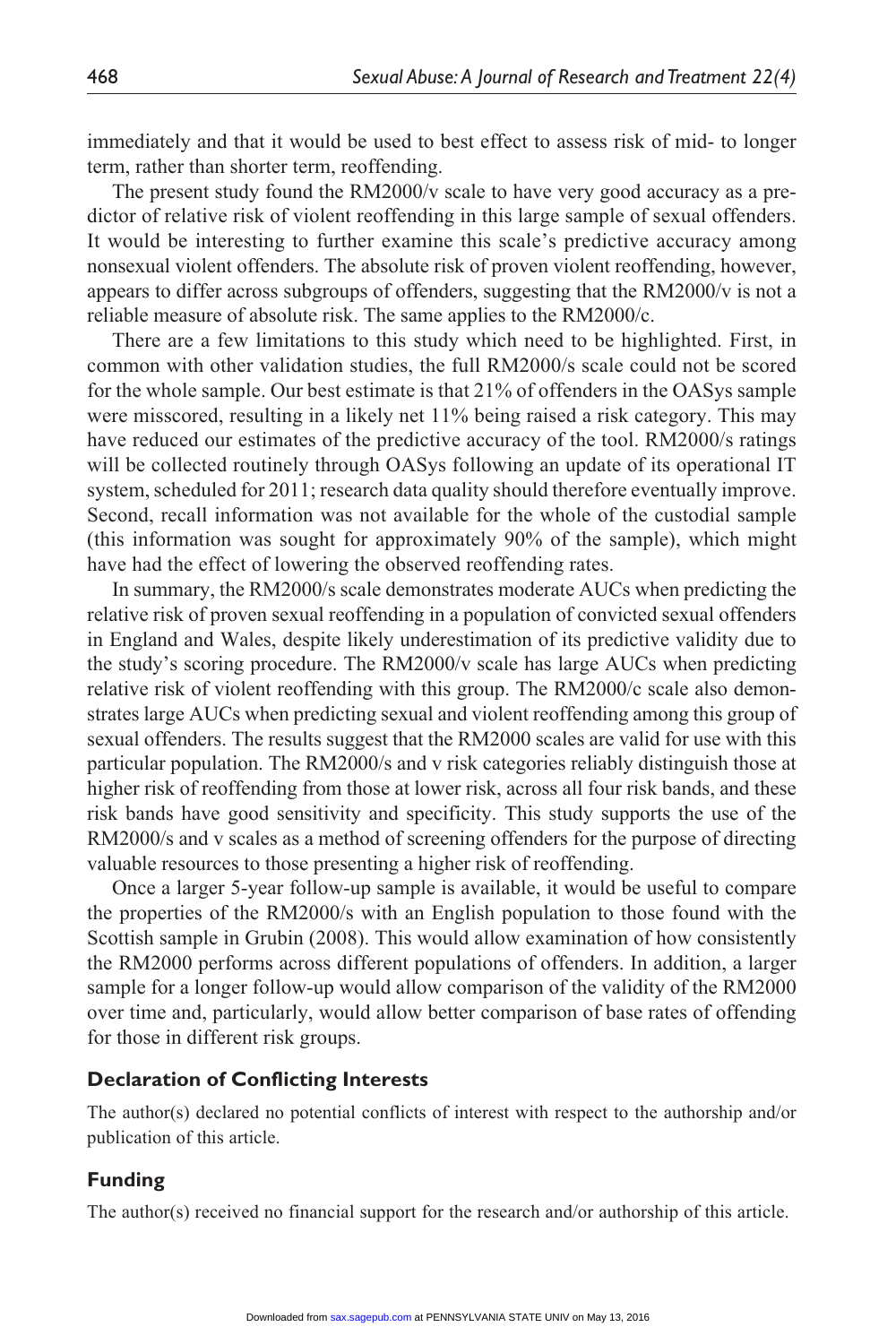#### **References**

- Beech, A., Fisher, D. D., & Thornton, D. (2003). Risk assessment of sexual offenders. *Professional Psychology: Research and Practice, 34*, 339-352.
- Bonta, A., Law, M., & Hanson, R. K. (1996). The prediction of criminal and violent recidivism among mentally disordered offenders: A meta-analysis. *Psychological Bulletin, 123*, 123-142.
- Cooke, D. J., & Michie, C. (2009). Limitations of diagnostic precision and predictive utility in the individual case: A challenge for forensic practice. *Law and Human Behavior, 33*, 541-542.
- Craissati, J. (2003, March). *Adjusting standard assessment and treatment models to meet the needs of sex offenders in the community*. Paper presented at the 12th annual Conference of the Division of Forensic Psychology, Churchill College, Cambridge, UK.
- Craissati, J., & Beech, A. R. (2005). Risk prediction and failure in a complete urban sample of sex offenders. *Journal of Forensic Psychiatry and Psychology, 16*, 24-40.
- Craig, L. A., Beech, A., & Browne, K. D. (2006). Cross-validation of the Risk Matrix 2000 sexual and violent scales. *Journal of Interpersonal Violence, 21*, 612-633.
- Doren, D. M. (2006). What do we know about the effect of aging on recidivism risk for sexual offenders? *Sexual Abuse: A Journal of Research and Treatment, 18*, 137-157.
- Douglas, K. S., Epstein, M. E., & Poythress, N. G. (2008). Criminal recidivism among juvenile offenders: Testing the incremental and predictive validity of three measures of psychopathic features. *Law and Human Behavior, 32*, 423-438.
- Elliot, I. A., & Beech, A. R. (2009). Understanding online child pornography use: Applying sexual offense theory to Internet offenders. *Aggression and Violent Behavior, 14*, 180-193.
- Fazel, S., Sjostedt, G., Langstrom, N., & Grann, M. (2006). Risk factors in criminal recidivism in older sexual offenders*. Sexual Abuse: A Journal of Research and Treatment, 18*, 159-167.
- Gönen, M. (2007). *Analysing receiver operating characteristic curves using SAS*. Cary, NC: SAS Institute.
- Grubin, D. (2008). *Validation of Risk Matrix 2000 for use in Scotland.* Unpublished report prepared for the Risk Management Authority, Paisley, UK.
- Hanson, R. K. (2008). What statistics should we use to report predictive accuracy? *Crime Scene, 15*, 15-17.
- Hanson, R. K., Helmus, L., & Thornton, D. (2010). Predicting recidivism amongst sexual offenders: A multi-site study of Static-2002. *Law and Human Behavior, 34*, 198-211.
- Hanson, R. K., & Morton-Bourgon, K. E. (2009). The accuracy of recidivism risk assessments for sexual offenders: A meta-analysis of 118 prediction studies*. Psychological Assessment, 21*, 1-21.
- Hanson, R. K., Morton, K. E., & Harris, A. J. R. (2003). Sexual offender recidivism risk: What we know and what we need to know. In R. Prentky, E. Janus, M. Seto, & A. W. Burgess (Eds.), *Annals of the New York Academy of Sciences: Vol. 989. Sexually coercive behavior: Understanding and management* (pp. 154-166). New York: New York Academy of Sciences.
- Hanson, R. K., & Thornton, D. (2000). Improving risk assessments for sex offenders: A comparison of three actuarial scales. *Law and Human Behavior, 24*, 119-136.
- Harris, G. T., & Rice, M. E. (2007). Characterizing the value of actuarial violence risk assessment. *Criminal Justice and Behavior, 34*, 1638-1656.